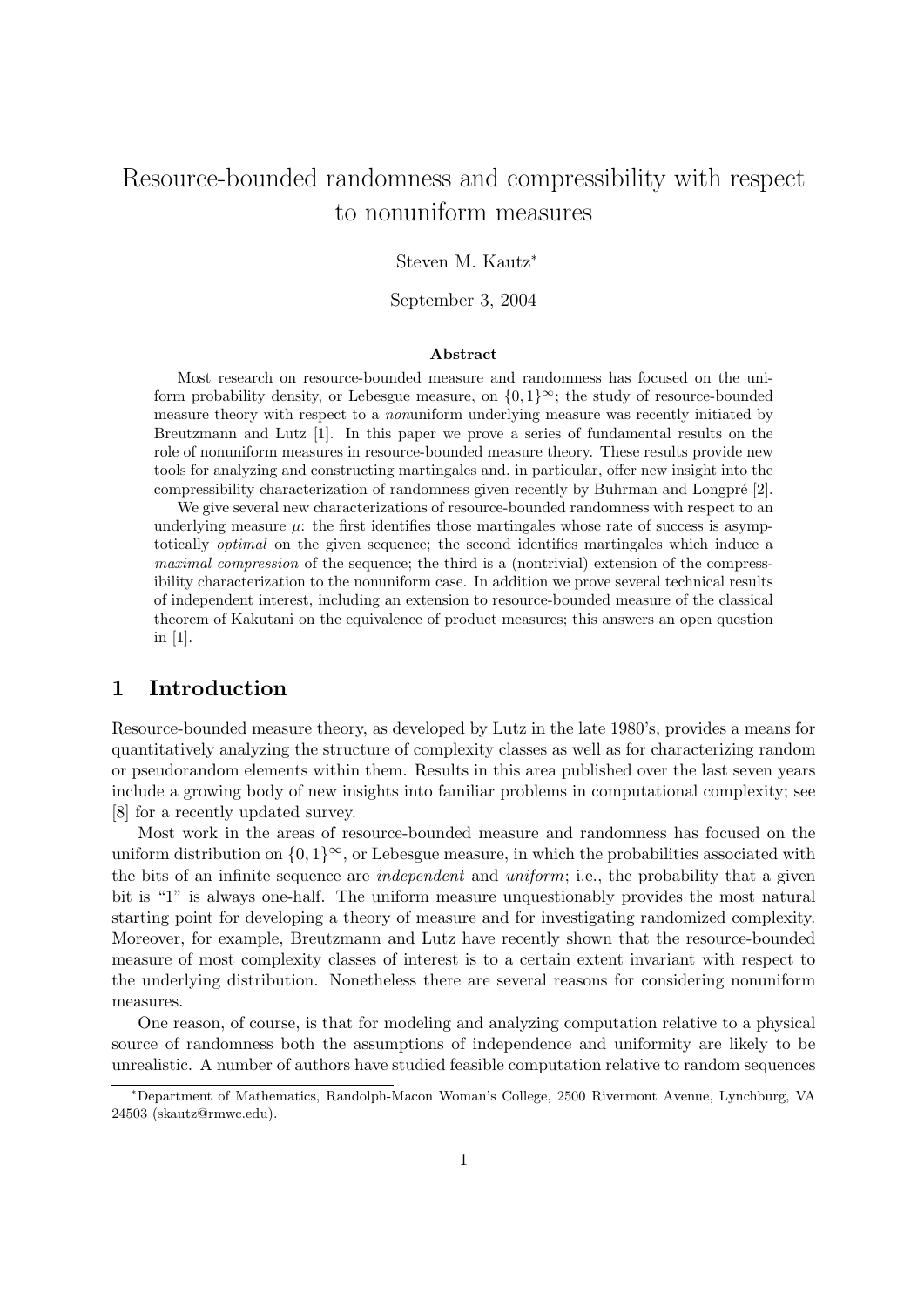with nonuniform distributions, such as quasi-random and slightly-random sources for BPP [13], [18], and more recently "extractors" and "dispersers" (see the survey [12]).

However, what particularly concerns us here is that results on nonuniform measures are essential to an understanding of the subject of randomness as a whole, and consequently yield techniques which can be fruitfully used to obtain results even in the uniform case. Examples of such methods can easily be found in the somewhat more mature area of constructive measure  $(i.e., algorithmic randomness in the sense of Martin-Löf);$  to cite just a few examples, techniques involving nonuniform distributions form the basis of van Lambalgen's new proof of Ville's theorem [17] and of Shen's proof that there are Kolmogorov-Loveland stochastic sequences which are not algorithmically random [15]. Indeed, any truth-table reduction induces a computable measure which is, in general, nonuniform; see [6] for details and applications. Although the study of resource-bounded measure in the nonuniform case was only initiated recently in  $[1]$ , related techniques are already in use by Lutz and Mayordomo in [9].

In this paper we present a number of results on nonuniform distributions in the context of resource-bounded measure and the corresponding notions of resource-bounded randomness, beginning with the observation that any nontrivial martingale is implicitly constructed from a nonuniform measure representing its "betting strategy." (Martingales and other fundamental notions in resource-bounded measure are discussed in Section 2.) Thus, even if one is ultimately interested only in the uniform case, at the very least the analysis of and construction of martingales can be facilitated by an understanding of the role of this implicit, nonuniform measure. With this understanding in hand, for example, we show that a martingale succeeds *optimally* on a given sequence (i.e., dominates any other martingale on initial segments of the given sequence) just when the sequence is random with respect to the martingale's betting strategy (see Section 3.1).

One of our main contributions is to offer new insight into the "compressibility" characterization of resource-bounded randomness. During the 1960's Martin-Löf proposed a definition of infinite random sequences based on a form of constructive measure; at the same time, Kolmogorov, Levin, and others proposed a definition based on incompressibility of initial segments, and it was later shown that the two approaches yield exactly the same class of random sequences, the so-called algorithmically random or 1-random sequences. (See [7] for historical details and references.) Recently Buhrman and Longpré [2] have shown that resource-bounded randomness can also be characterized in terms of a kind of compressibility, providing a beautiful unification of the two approaches to randomness in the resource-bounded setting. Very briefly, they show that if a martingale succeeds on a sequence A, it is possible to define a "compressed" sequence  $B$ along with algorithms for transforming  $A$  to  $B$  and vice versa (the "compression" and "decompression", respectively) which are induced in a uniform way by the martingale. In this paper we give a natural description of the mapping between  $A$  and  $B$  as a kind of measure transformation and prove that the compression of A is maximal—that is, the compressed sequence B is itself incompressible—if and only if the martingale which induces the compression is optimal for A, i.e., A is random with respect to the measure corresponding to the martingale's betting strategy. Intuitively, this suggests that a bit stream can be maximally compressed if and only if it is random with respect to some computable measure.

We subsequently give a definition of compressibility with respect to nonuniform measures, which turns out to be a nontrivial extension of the original definition given in [2], and prove that the characterization of resource-bounded randomness still holds in the nonuniform case.

It is convenient to summarize our main results in the form of the following new characterizations of resource-bounded randomness. Here  $A \in \{0,1\}^{\infty}$ ,  $\Delta$  is a class of functions (such as p or rec),  $\mu$  and  $\nu$  represent measures which are  $\Delta$ -computable, and d is a martingale with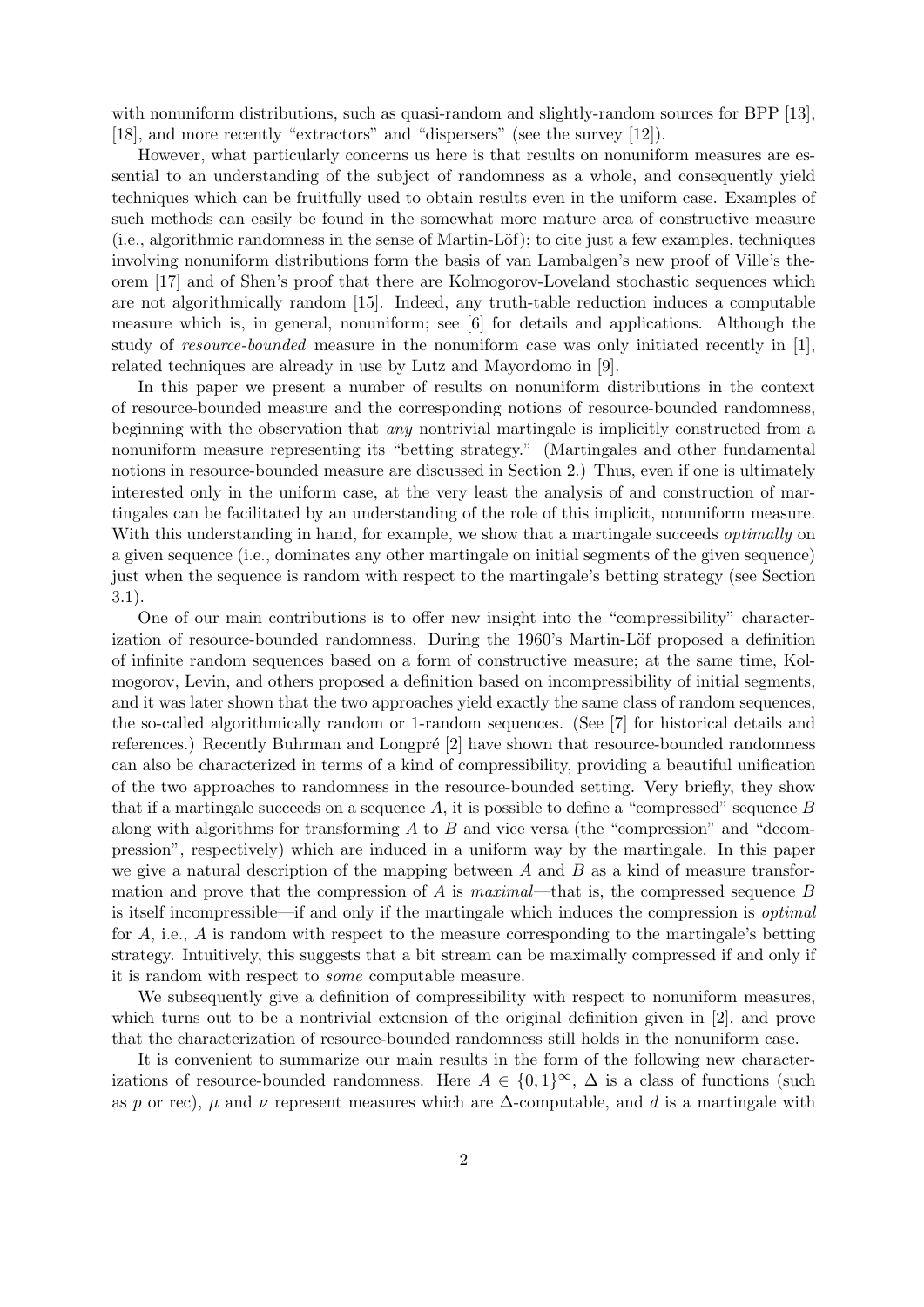underlying measure  $\nu$  and betting strategy determined by  $\mu$  (see Section 2 for definitions and see Theorem 6.3 for a precise statement of hypotheses). The following are equivalent :

- (i) A is  $\Delta$ -random with respect to  $\mu$ .
- (ii) The martingale  $d$  is optimal for  $A$ .
- (iii) The martingale d induces a maximal compression of A.
- (iv) A is  $\Delta$ -incompressible with respect to  $\mu$ .

In addition, we prove several results incidental to the above which are themselves of independent interest. In Section 3 we discuss the equivalence of measures and provide an extension to resource-bounded measure of the classical theorem of Kakutani on the equivalence of product measures, answering an open question in [1]. In Section 4 we show that  $\Delta$ -randomness is preserved by certain kinds of truth-table reductions, namely those representing the kinds of measure transformations implicit in the compressibility characterization of randomness (Section 5). While it is known that algorithmic randomness is preserved by arbitrary truth-table reductions, the resource-bounded case is much more difficult; indeed, one of the main results in [1] is that a certain restricted class of truth-table reductions preserves ∆-randomness. Our result extends to ∆-randomness an invariance property of algorithmic randomness discussed in [19] and in [6]; loosely, the binary expansion of a given real number x is ∆-random if and only if every representation of x as a binary sequence is  $\Delta$ -random with respect to an underlying measure appropriate for the representation.

Except where other references are given, proofs of all nontrivial results are in the appendices.

### 2 Preliminaries

#### 2.1 Notation

Let IN denote the natural numbers and let ID denote the dyadic rationals (real numbers whose binary expansion is a finite string). A *string* is an element of  $\{0,1\}^*$ . The concatenation of strings x and y is denoted xy. For any string x, |x| denotes the length of x, and  $\lambda$  is the unique string of length 0. If  $x \in \{0,1\}^*$  and  $j, k \in \mathbb{N}$  with  $0 \leq j \leq k < |x|, x[k]$  is the kth bit (symbol) of x and  $x[j..k]$  is the string consisting of the jth through kth bits of x. Note that the "first" bit of x is x[0]; it is convenient to let  $x[0:-1]$  denote the empty string. For  $A \in \{0,1\}^{\infty}$ , the notations A[k] and A[j..k] are defined analogously. For any  $x, y \in \{0, 1\}^*, x \sqsubseteq y$  means that if  $x[k]$  is defined, then  $y[k]$  is also defined and  $x[k] = y[k]$ ; we say that x is an *initial segment*, or prefix, of y or that y is an extension of x. Likewise for  $A \in \{0,1\}^{\infty}$ ,  $x \subseteq A$  means  $x[k] = A[k]$ whenever bit  $x[k]$  is defined. Strings x and y are said to be *incompatible*, or *disjoint*, if there is no string z which is an extension of both x and y, i.e.,  $x \not\sqsubseteq y$  and  $y \not\sqsubseteq x$ .

Fix a standard enumeration of  $\{0,1\}^*$ ,  $s_0 = \lambda$ ,  $s_1 = 0$ ,  $s_2 = 1$ ,  $s_3 = 00$ ,  $s_4 = 01$ , ... A language is a subset of  $\{0,1\}^*$ ; a language A will be identified with its characteristic sequence  $\chi_A \in \{0,1\}^{\infty}$ , defined by  $s_y \in A \iff \chi_A[y] = 1$  for  $y \in \mathbb{N}$ . We will consistently write A for  $\chi_A$ .  $X^c$  denotes the complement of X in  $\{0,1\}^{\infty}$ . Strings used to represent partially defined languages (initial segments) will typically be represented by lower-case greek letters.

Throughout this paper the symbol  $\Delta$  represents a class of functions, i.e., the resource bounds. We are generally interested in either rec, the class of all recursive functions, or  $p$ , the class of functions  $f: \{0,1\}^* \to \{0,1\}^*$  such that  $f(x)$  is computable in time polynomial in |x|, though the results are easily extended to many other resource bounds. A real-valued function  $f$  on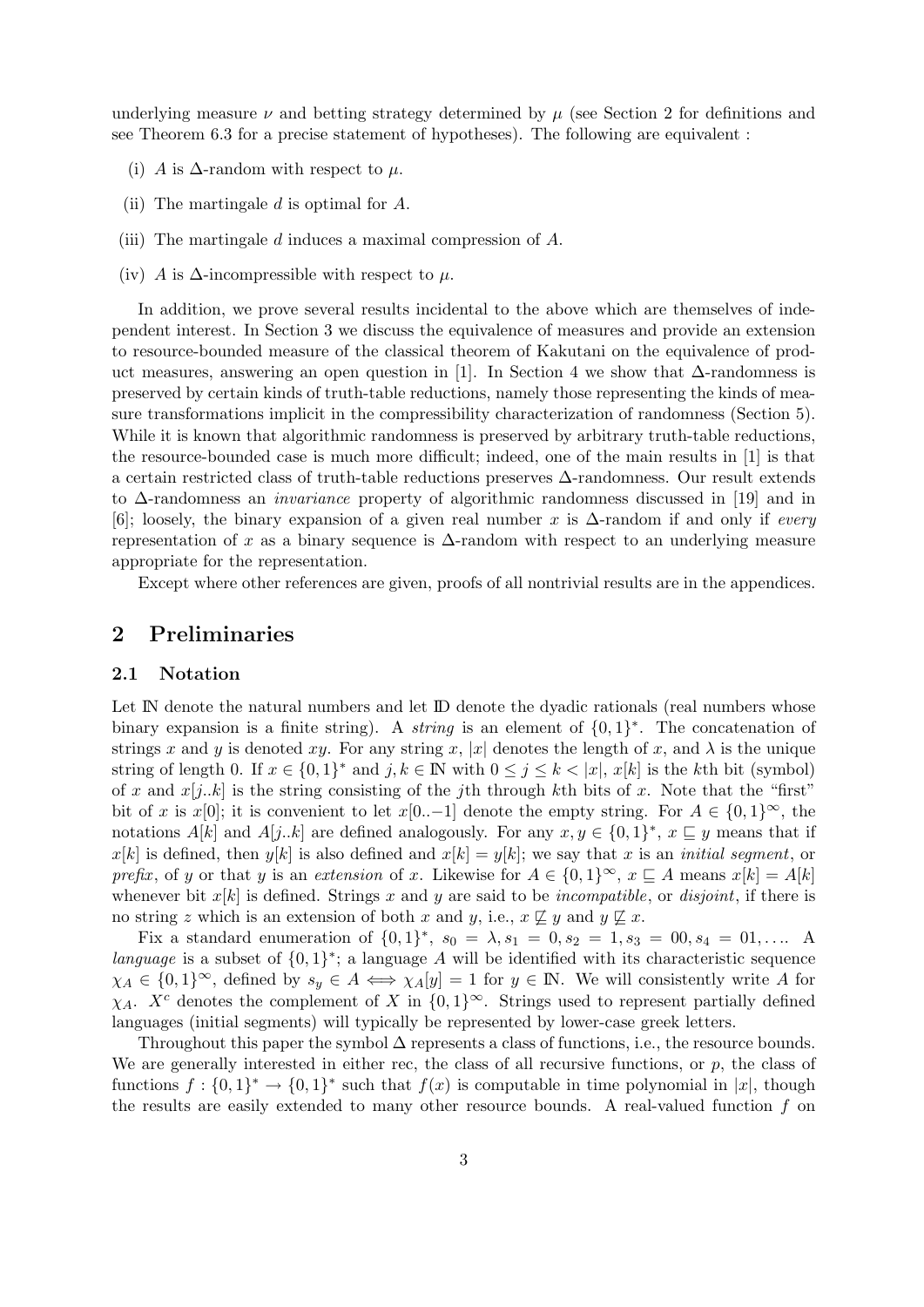$\{0,1\}^*$  is said to be  $\Delta$ -computable if there is a function  $\hat{f}: \mathbb{N} \times \{0,1\}^* \to \mathbb{D}$  in  $\Delta$  such that for all  $n \in \mathbb{N}$  and  $x \in \{0,1\}^*, |\hat{f}(n,x) - f(x)| \leq 2^{-n}$ . A function f is exactly  $\Delta$ -computable if f itself is in  $\Delta$  and is dyadic-valued.

A string  $\sigma \in \{0,1\}^*$  defines the subset  $\text{Ext}(\sigma) = \{A \in \{0,1\}^\infty : \sigma \sqsubseteq A\}$  of  $\{0,1\}^\infty$ , called a cylinder or interval. Likewise if S is a subset of  $\{0,1\}^*$ ,  $\text{Ext}(S)$  denotes  $\bigcup_{\sigma\in S}\text{Ext}(\sigma)$ .

#### 2.2 Measure

**Definition 2.1** A measure is a function  $\mu$  on  $\{0,1\}^*$ , taking values in  $[0,1]$ , such that  $\mu(\lambda) = 1$ and for every  $\sigma \in \{0,1\}^*, \mu(\sigma) = \mu(\sigma 0) + \mu(\sigma 1).$ 

The function  $\mu$  specifies a probability density on  $\{0,1\}^{\infty}$ , where  $\mu(\sigma)$  represents the probability associated with the interval  $Ext(\sigma)$ . Standard results of measure theory (see [3]) show that such a function can always be extended uniquely to subsets  $\mathcal{E} \subseteq \{0,1\}^{\infty}$  which are built up from intervals by some finite iteration of countable union and complementation operations (the Borel sets); we continue to write  $\mu(\sigma)$  for  $\mu(\text{Ext}(\sigma))$  and  $\mu(S)$  for  $\mu(\text{Ext}(S))$ , where  $S \subseteq \{0,1\}^*$ . We may also regard a measure as a function on the unit interval  $[0, 1]$  via the usual correspondence between binary sequences and real numbers.

Let  $\sigma \in \{0,1\}^*$ ,  $|\sigma| = n$ , and  $b \in \{0,1\}$ . If  $\mu(\sigma) \neq 0$ , the bit probability

$$
\mu(\sigma b|\sigma) = \frac{\mu(\sigma b)}{\mu(\sigma)}
$$

is defined, representing the conditional probability that bit  $n$  is equal to  $b$ , given the initial segment  $\sigma$ . By the multiplication rule for conditional probabilities, we always have

$$
\mu(\sigma) = \prod_{i=0}^{n-1} \mu(\sigma[0..i] | \sigma[0..i-1])
$$

when  $\mu(\sigma) \neq 0$ . Note that  $\mu(\sigma 0|\sigma) + \mu(\sigma 1|\sigma) = 1$ , and any function assigning a number  $p_{\sigma} \in (0, 1)$  to each string  $\sigma$  uniquely determines via the multiplication rule a measure  $\mu$  whose bit probabilities are  $\mu(\sigma 0|\sigma) = 1 - p_{\sigma}$  and  $\mu(\sigma 1|\sigma) = p_{\sigma}$ .

Most of our results will apply to measures for which all the bit probabilities are either positive or are bounded away from zero. The terminology "strongly positive" was suggested in [1].

**Definition 2.2** A measure  $\mu$  is positive if  $\mu(\sigma) > 0$  for every string  $\sigma$ . A measure  $\mu$  is strongly positive if there is a constant  $\delta > 0$  such that for every string  $\sigma$  and  $b \in \{0,1\}$ ,  $\delta \leq \mu(\sigma b | \sigma) \leq$  $1 - \delta$ .

If the bit probabilities are *independent*, that is,  $\mu(\sigma b|\sigma)$  depends only on the position  $n = |\sigma|$ but not on  $\sigma$  itself, the measure  $\mu$  is then referred to as a *product measure*; the measure is determined by a sequence of pairs  $\{(1-p_n, p_n)\}_{n=0}^{\infty}$ , i.e.,  $\mu(\sigma 1|\sigma) = p_n$  for all  $\sigma$  of length n. The sequence  $\{(1 - p_n, p_n)\}\$  may be viewed as sequence of coins, fixed in advance, such that the *n*th coin has probability  $p_n$  of coming up heads. If all the coins are fair  $(p_n = \frac{1}{2})$  $(\frac{1}{2})$ , then  $\mu$  is the usual Lebesgue measure on the Borel subsets of  $\{0,1\}^{\infty}$ . We use the symbol  $\lambda$  for Lebesgue measure (distinguished from the empty string, hopefully, in context).

If  $\mu$  is not a product measure,  $\mu$  is said to contain *dependencies*. We may still use the intuitive picture of a sequences of coin tosses, but with the following difference. Instead of the sequence of coins being fixed in advance of the experiment, there is a daemon which examines the outcomes  $\sigma$  of the first n tosses and then selects a coin whose probability of coming up heads is  $\mu(\sigma 1|\sigma)$ . Measures with dependencies are probably the appropriate models for imperfect, physical sources of randomness where it generally cannot be assumed that the bit probabilities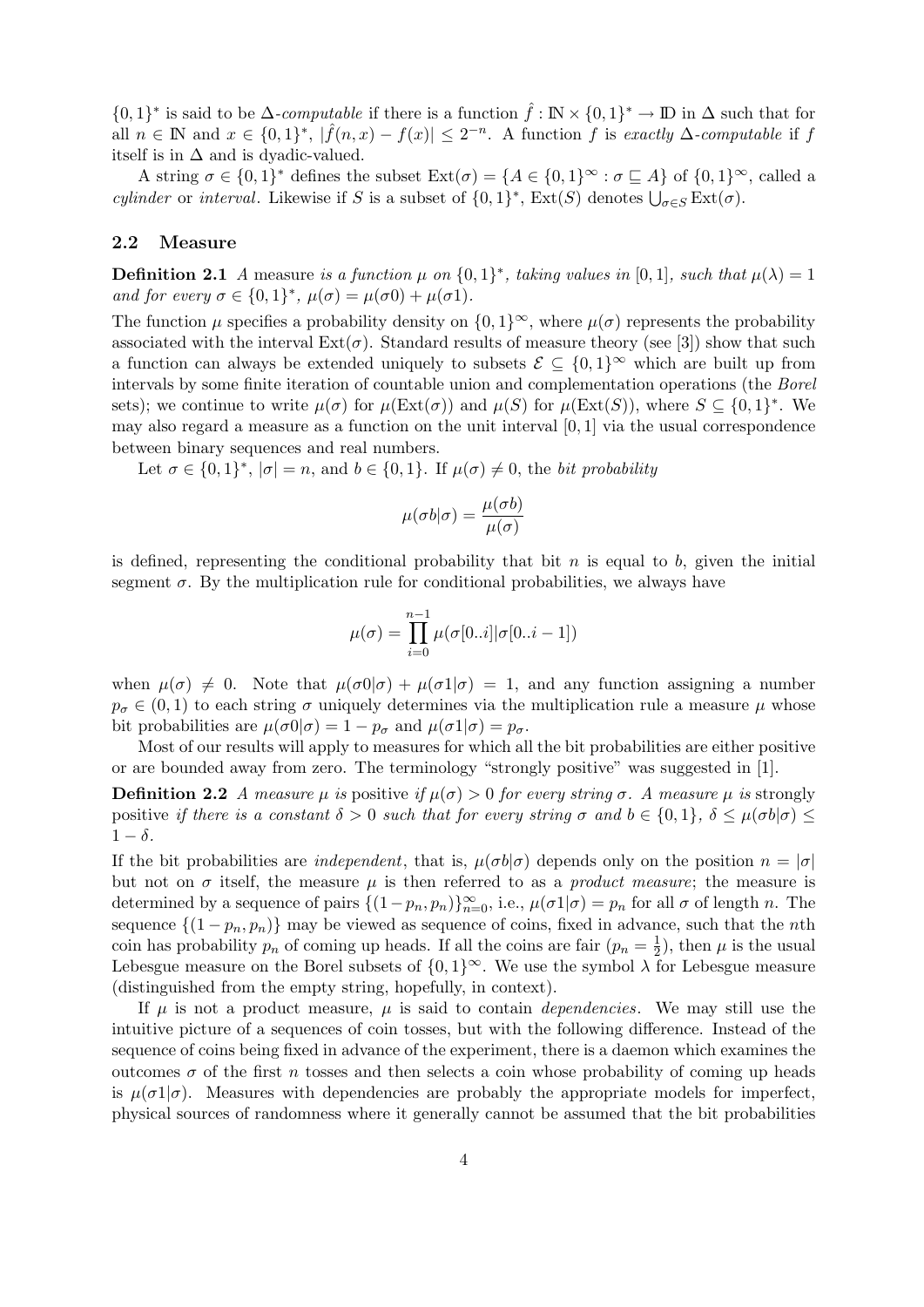are independent. Examples of such measures include the "adversary sources" of [13], where in analyzing the behavior of probabilistic algorithms using such a source the authors assume the source to be adversarial, that is, the daemon determining the function  $\mu$  is aware of the probabilistic algorithm being used and attempts to fix the bias of successive coins, within some bounds  $[\delta, 1 - \delta]$ , in such a way as to make the algorithm fail.

### 2.3 Martingales

**Definition 2.3** Let  $\nu$  be a positive measure. A  $\nu$ -martingale is a function d on  $\{0,1\}^*$  taking values in  $[0, \infty)$  such that

$$
d(\sigma) = \nu(\sigma 0|\sigma) d(\sigma 0) + \nu(\sigma 1|\sigma) d(\sigma 1).
$$
\n(1)

A martingale d succeeds on a sequence  $A \in \{0,1\}^{\infty}$  if  $\limsup_{n\to\infty} d(A[0..n]) = \infty$ .

A martingale may be regarded as a strategy for betting on successive bits of an infinite sequence. The value  $d(\sigma)$  represents the gambler's accumulated capital after sequence of outcomes  $\sigma$ . The equality (1) asserts that the game is fair, that is, at each node  $\sigma$  the (conditional) expected value of the capital after the next bit always equal to its present value.

It follows from the standard result below, known as Kolmogorov's inequality for martingales, that a set  $X \subseteq \{0,1\}^{\infty}$  has *measure zero* with respect to measure  $\nu$  if and only if there is a v-martingale succeeding on every  $A \in X$ : that is, a martingale may be viewed as an *orderly* demonstration that a set  $X$  has measure zero. It is this fact which makes martingales useful for defining measure with resource bounds.

**Lemma 2.4** Let d be a  $\nu$ -martingale and t a positive real number; then

$$
\nu\{\sigma\in\{0,1\}^*:d(\sigma)>t\}<\frac{d(\lambda)}{t}.
$$

#### 2.4 Resource-bounded measure

Resource-bounded measure theory, as developed by Lutz, is a form of effective or constructive measure theory which provides a means of defining the measure or probability of sets of languages within many standard complexity classes, allowing for the first time a *quantitative* analysis of such well-studied questions as, for example, whether P is a proper subclass of NP. In addition, a definition of measure within a complexity class provides a means of defining the "random" languages for the class. See [10], [8], or [11] for a more thorough introduction.

**Definition 2.5** Let  $\Delta$  be a class of functions, and let  $\nu$  be a  $\Delta$ -computable measure. A class  $X \subseteq \{0,1\}^{\infty}$  has  $\Delta$ -measure zero with respect to  $\nu$ , written  $\nu_{\Delta}(X) = 0$ , if there is a  $\Delta$ computable v-martingale which succeeds on every A in X. X has  $\Delta$ -measure one w.r.t. v if  $\nu_{\Delta}(X^c) = 0.$  A sequence  $A \in \{0,1\}^{\infty}$  is  $\Delta$ -random w.r.t  $\nu$  if there is no  $\Delta$ -computable  $\nu$ martingale which succeeds on A

Lutz has proved a number of results showing that  $\Delta$ -measure behaves like a measure within an appropriate corresponding complexity class; for example, p-measure is appropriate as a measure in the class  $E = DTIME(2^{linear})$ .

### 3 The decomposition of a martingale using likelihood ratios

A martingale d may be fruitfully viewed as composed of two parts, which correspond respectively to the *strategy* used by the gambler and to *odds* paid on her wins. At each node  $\sigma$ , the gambler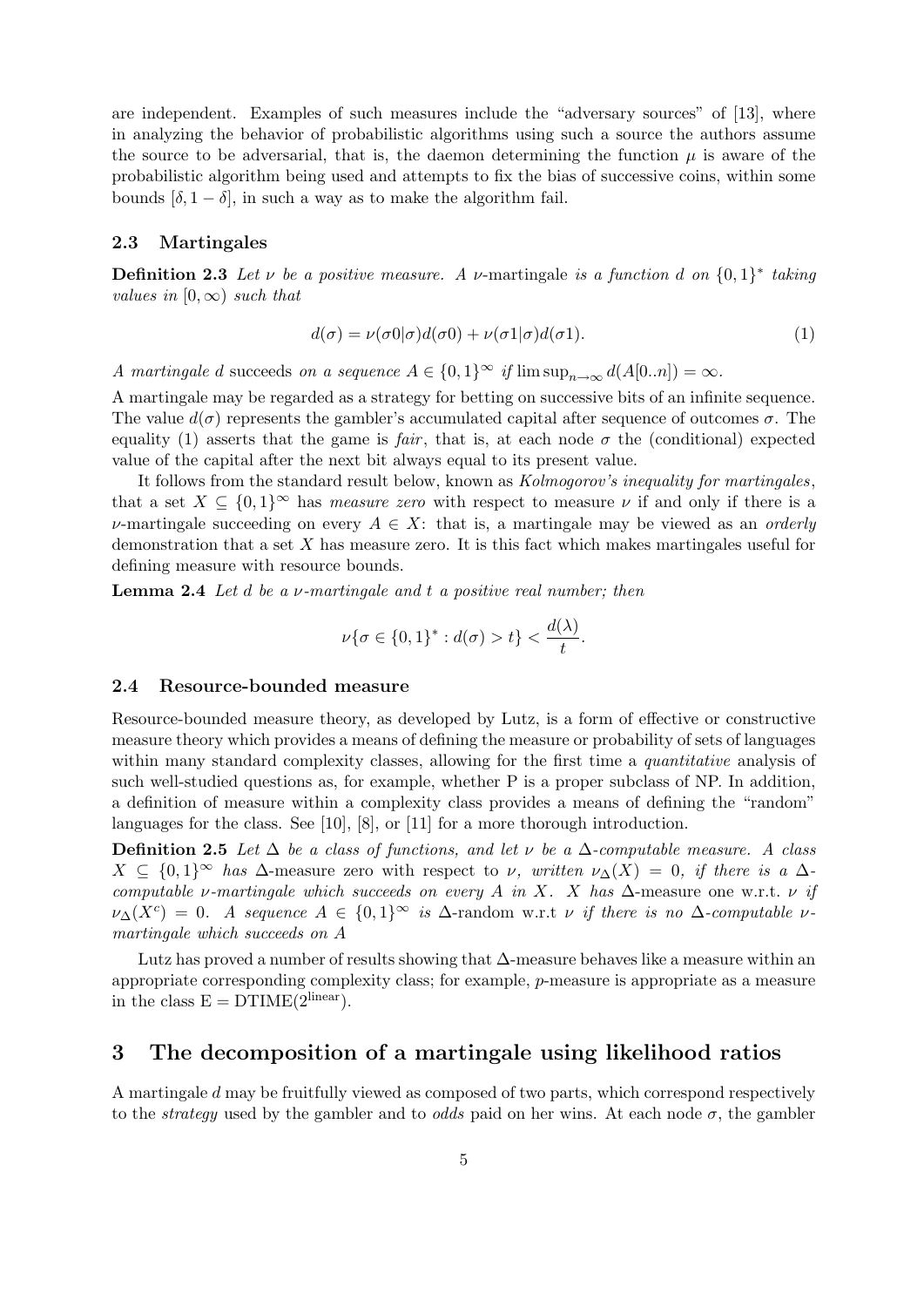selects some proportion  $p_{\sigma}$  of her capital  $d(\sigma)$  to bet on  $\sigma$ 1 and the remaining proportion  $1 - p_{\sigma}$  to bet on  $\sigma$ 0. The *strategy* is the unique measure  $\mu$  determined by the bit probabilities  $\mu(\sigma 1|\sigma) = p_{\sigma}.$ 

It is the underlying measure  $\nu$  which determines the odds. Recall that in a fair game, if a bet of amount B is placed on an event  $\mathcal{E}$ , and  $\mathcal{E}$  occurs, the gambler receives her original B plus  $\frac{N}{D}B$ more, where the ratio  $N/D$  is equal to the probability of **not**  $\mathcal E$  divided by the probability of  $\mathcal E$ , the so-called "odds against  $\mathcal{E}$ ." Let  $q_{\sigma}$  denote the bit probability  $\nu(\sigma 1|\sigma)$  and let  $p_{\sigma} = \mu(\sigma 1|\sigma)$ , the proportion of  $d(\sigma)$  the gambler bets on  $\sigma$ 1. The odds paid on the occurrence of a "1" are  $(1 - q_{\sigma})/q_{\sigma}$ , so we can compute the capital at  $\sigma$ 1 as

$$
d(\sigma 1) = p_{\sigma} d(\sigma) \left( 1 + \frac{1 - q_{\sigma}}{q_{\sigma}} \right) = \frac{p_{\sigma}}{q_{\sigma}} \cdot d(\sigma),
$$
  
and similarly,  $d(\sigma 0) = \frac{1 - p_{\sigma}}{1 - q_{\sigma}} \cdot d(\sigma).$ 

Using the multiplication rule inductively we have, for all  $\sigma$ ,

$$
d(\sigma) = \frac{\mu(\sigma)}{\nu(\sigma)} \cdot d(\lambda). \tag{2}
$$

We may refer to d as the *ν*-martingale with strategy  $\mu$ . The coefficient  $\mu(\sigma)/\nu(\sigma)$  is known as a likelihood ratio (see [16]). In the next two sections we investigate how the relationship between  $\nu$  and  $\mu$  affects the success of the martingale.

Most of our results will apply only to martingales for which the underlying measure  $\nu$  is strongly positive, and in many cases an assumption is required that the measure  $\mu$  determining the strategy be strongly positive as well. The next lemma shows that very little generality is lost by the latter assumption. In addition we will need the fact shown below that "limsup" can be replaced by "lim" in Definition 2.3.

**Lemma 3.1** Let d be a  $\Delta$ -computable v-martingale, where  $\nu$  is a strongly positive,  $\Delta$ -computable measure. There exists a strongly positive,  $\Delta$ -computable measure  $\mu$  such that, if  $\tilde{d}$  denotes the v-martingale with strategy  $\mu$ , then for every A on which d succeeds,  $\lim_{n\to\infty} d(A[0..n]) = \infty$ .

### 3.1 Optimal martingales

Here we present a simple application of the decomposition via likelihood ratios given above. This notion of "optimality" will also be used in the proof of Theorem 4.3. Note first that it is clear from the definitions that if a sequence A is  $\Delta$ -random w.r.t. a measure  $\nu$ , then for any measure  $\mu$  the ratio  $\mu(A[0..n])/\nu(A[0..n])$  is bounded, since no  $\nu$ -martingale can succeed on A. On the other hand, if A is random with respect to  $\mu$  but not  $\nu$ , the martingale  $d(\sigma) = \mu(\sigma)/\nu(\sigma)$  not only succeeds on A, but does so at an asymptotically optimal rate. In fact, the converse holds as well, providing the first of the characterizations of ∆-randomness promised in the introduction.

**Definition 3.2** Fix a measure  $\nu$ ; a  $\nu$ -martingale d is optimal for  $A \in \{0,1\}^{\infty}$  if for every other v-martingale  $\tilde{d}$ , there is a constant C such that for all  $n, \tilde{d}(A[0..n]) < C \cdot d(A[0..n])$ .

**Theorem 3.3** Let  $\mu$  and  $\nu$  be strongly positive,  $\Delta$ -computable measures, let d be the  $\nu$ -martingale with strategy  $\mu$ , and let  $A \in \{0,1\}^{\infty}$ . Then A is  $\Delta$ -random with respect to  $\mu$  if and only if d is optimal for A.

### 3.2 Equivalence of measures

It is clear from the form of (2) that if the strategy  $\mu$  of a martingale is nearly the same as the underlying measure  $\nu$ , the martingale will not succeed on any sequence A. In this section we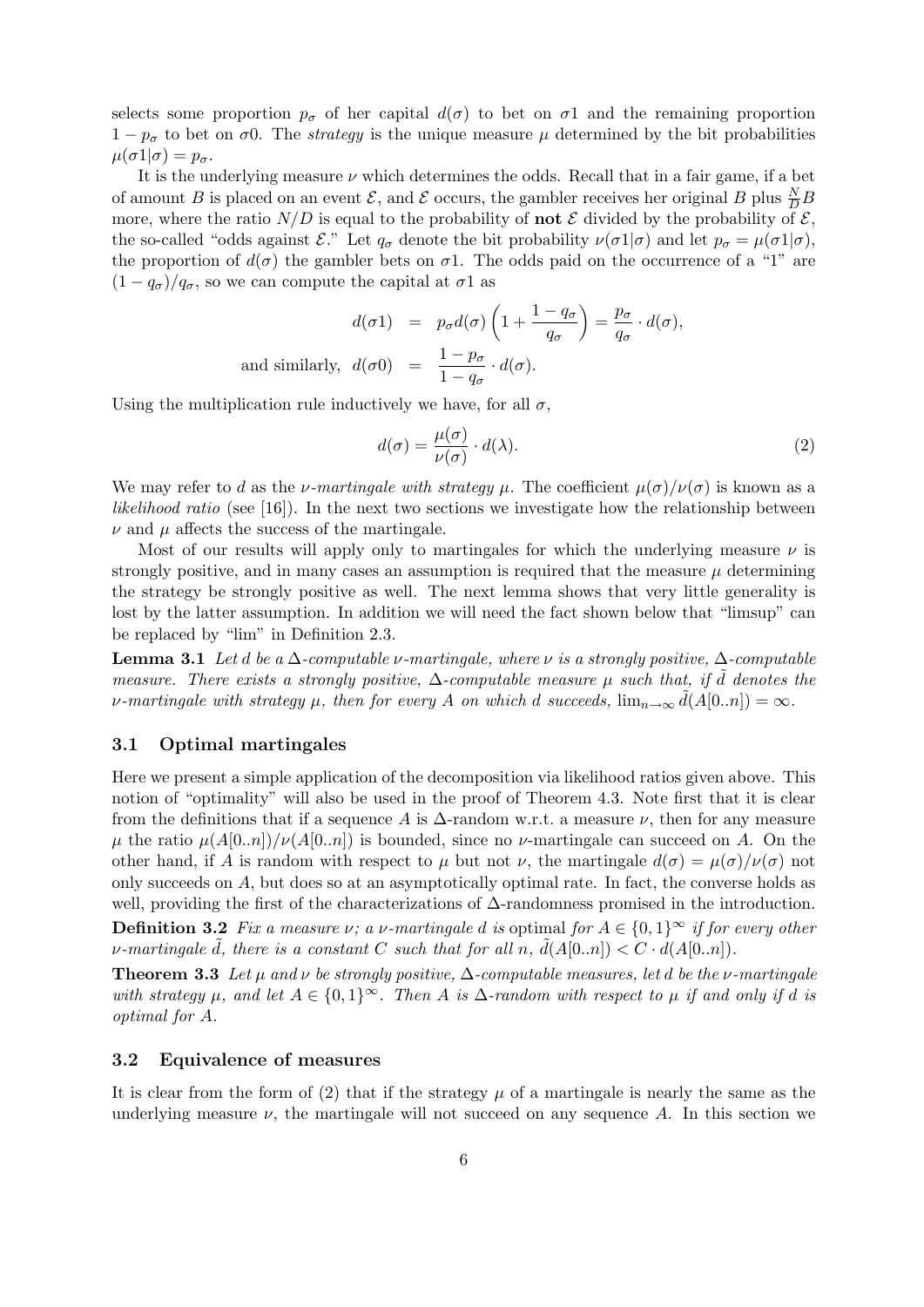characterize just how different  $\mu$  and  $\nu$  must be in order for the martingale to succeed. It turns out that there are two useful forms of equivalence we might consider, which we refer to here as a "strong" form and a "weak" form. What we refer to as strongly equivalent measures are those which are completely interchangeable in the construction of martingales as in (2).

**Definition 3.4** Let  $\mu$  and  $\nu$  be positive measures and let  $A \in \{0,1\}^{\infty}$ . We say that  $\mu$  and  $\nu$ are strongly equivalent if there are constants  $C > c > 0$  such that for all  $A \in \{0,1\}^{\infty}$  and all n,  $c < \mu(A[0..n]) / \nu(A[0..n]) < C.$ 

On the other hand, what we call "weak" equivalence corresponds to the classical notion of absolute continuity, i.e., the measure zero sets for both measures are the same.

**Definition 3.5** Let  $\mu$  and  $\nu$  be  $\Delta$ -computable measures. We say that  $\mu$  and  $\nu$  are weakly equivalent if for every  $X \subseteq \{0,1\}^{\infty}$ ,  $\mu_{\Delta}(X) = 0$  if and only if  $\nu_{\Delta}(X) = 0$ .

There is a simple and useful characterization of strong equivalence in terms of bit probabilities. The following is found in [1].

**Lemma 3.6** Let  $\mu$  and  $\nu$  be strongly positive measures; for  $A \in \{0,1\}^{\infty}$  and  $i \in \mathbb{N}$  let  $u_i =$  $\mu(A[0..i]|A[0..i-1])$  and  $v_i = \nu(A[0..i]|A[0..i-1])$ . Then  $\mu$  and  $\nu$  are strongly equivalent if and only if for every  $A \in \{0,1\}^{\infty}$ ,  $\sum_{i=0}^{\infty} |u_i - v_i| < \infty$ .

A fact about strongly equivalent measures which we will use repeatedly is the following "exact computation lemma" for measures, which is found in [1].

**Lemma 3.7** Let  $\mu$  be a strongly positive,  $\Delta$ -computable measure. Then there is an exactly  $\Delta$ -computable measure  $\nu$  which is strongly equivalent to  $\mu$ .

We now turn to the characterization of weak equivalence. A well-known theorem of Kakutani [5] on infinite product measures characterizes the (weak) equivalence of two measures in a manner similar to Lemma 3.6, but in terms of the weaker condition that the squares of the differences between bit probabilities are summable. It is also known that Kakutani's theorem holds for constructive measure in the sense of Martin-Löf (see [14]). What we show below is that Kakutani's theorem holds for resource-bounded measure, answering an open question in [1].

**Theorem 3.8** Let  $\mu$  and  $\nu$  be strongly positive,  $\Delta$ -computable measures, and for  $A \in \{0,1\}^{\infty}$ and  $i \in \mathbb{N}$  let  $u_i = \mu(A[0..i]|A[0..i-1])$  and  $v_i = \nu(A[0..i]|A[0..i-1])$ . Suppose that for each  $A \in \{0,1\}^{\infty}$ ,  $\sum_{i=0}^{\infty} (u_i - v_i)^2 < \infty$ . Then  $\mu$  and  $\nu$  are weakly equivalent.

Just as for Kakutani's original result, the converse of the Theorem 3.8 holds if  $\mu$  and  $\nu$  are product measures.

### 4 An invariance property of ∆-randomness

In this section we prove a fundamental new technical result which shows that  $\Delta$ -randomness is invariant under certain kinds of transformations on  $\{0,1\}^{\infty}$ . This result is of independent interest since it extends to Δ-randomness some known results on invariance properties of algorithmic randomness; however, we are primarily concerned here because this result is the key to our understanding of the notion of compressibility in [2] (see Definition 5.1) and the subsequent characterization of ∆-randomness in terms of "maximal compressions."

We begin with a simple idea, namely, the representation of a real number with respect to a given measure. While this topic may at first appear to be a digression, it is surely the most intuitive way to introduce the kinds of transformations we need to discuss. Some of the results here come from the detailed treatment in [6], and as implied above this kind of transformation appears implicitly in [2]; however, the idea can really be traced back to the "isomorphism theorem" for Lebesgue measure (see [4]).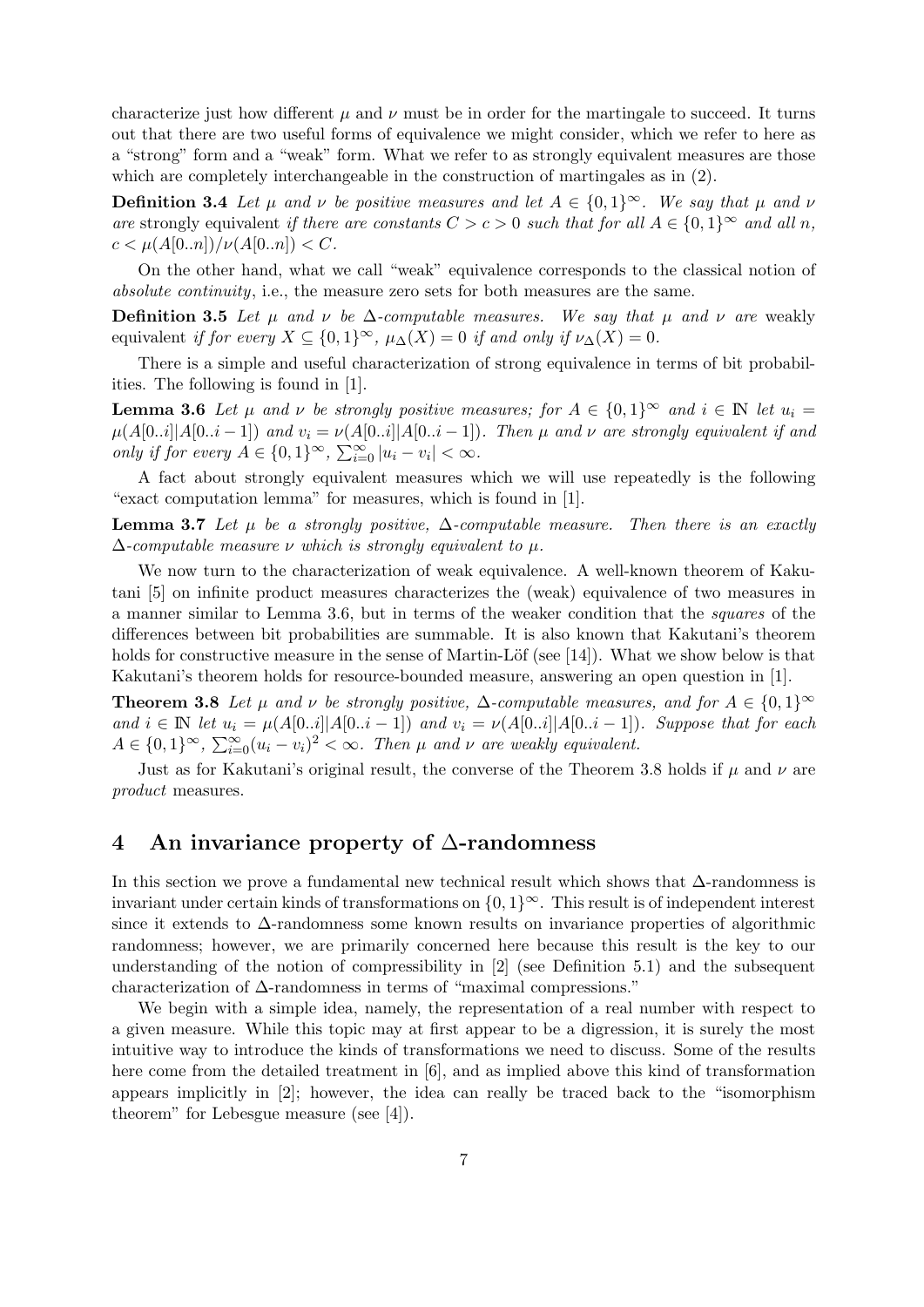The following is a natural way, given a measure  $\mu$ , to associate with a given string  $\sigma$  a subinterval of [0, 1] of width  $\mu(\sigma)$ .

**Definition 4.1** Let  $\mu$  be a measure and  $\sigma \in \{0,1\}^*$ . Let S be a maximal, disjoint set of strings which lexicographically precede  $\sigma$  (e.g., the lexicographic predecessors of length  $|\sigma|$ ). The basic  $\mu$ -interval  $(\sigma)_{\mu}$  is the interval  $[p,q] \subseteq [0,1]$  defined by  $p = \sum_{\tau \in S} \mu(\tau)$ ,  $q = p + \mu(\sigma)$ . More generally, for any subinterval  $[x, y] \subseteq [0, 1]$ , let  $([x, y])_{\mu} = [\mu([0, x]), \mu([0, y])]$ .

For example,  $(\sigma)$ <sub>λ</sub> is what we would normally call a dyadic interval (remember that  $\lambda$  here denotes Lebesgue measure). It is not difficult to see that in the case of Lebesgue measure, the definition below gives the usual interpretation of the binary expansion of a real number in [0, 1].

**Definition 4.2** Let  $\mu$  be a strongly positive measure and  $A \in \{0,1\}^{\infty}$ . The real number  $\mu$ represented by A, which we denote  $(A)_\mu$ , is the unique real number x such that

$$
x \in \bigcap_i (A[0..i])_\mu.
$$

The main result of this section asserts that the transformation between representations preserves  $\Delta$ -randomness.

**Theorem 4.3** Let  $\mu$  and  $\nu$  be strongly positive,  $\Delta$ -computable measures. Let A and B be sequences such that  $(A)_\mu = (B)_\nu$ . Then A is  $\Delta$ -random w.r.t.  $\mu$  if and only if B is  $\Delta$ -random  $w.r.t. \nu.$ 

Theorem 4.3 may be interpreted as an assertion that  $\Delta$ -randomness is an invariant property of real numbers, that is, a property which is independent of the scheme used to represent real numbers as binary sequences. The analog of Theorem 4.3 for algorithmic randomness is wellknown; Theorem 4.3 is unusual in that its proof does not seem to depend on computational properties of the transformation between A and B. Note that given the  $\nu$ -representation B of some real number x, the  $\mu$ -representation A of x can be computed as follows: Having determined  $A[0..i]$ , choose  $b = A[i+1]$  so that some interval  $(B[0..j])_{\nu}$  is completely contained in  $(A[0..i]b)_{\mu}$ . Although it is not obvious, in most cases of interest it turns out that  $A \leq_{tt} B$ , and so the analog of Theorem 4.3 for algorithmic randomness follows easily from the fact that algorithmic randomness is always preserved by tt-reductions; see [19] or [6]. It is unknown whether  $\Delta$ -randomness is always preserved by tt-reductions, even in the case  $\Delta =$  rec, although Breutzmann and Lutz [1] have shown that  $\Delta$ -randomness is preserved by a certain restricted class of tt-reductions.

### 5 Compressibility

Buhrman and Longpré [2] gave the following definition of "compressibility" and the subsequent characterization of ∆-measure zero.

**Definition 5.1**  $A \in \{0,1\}^\infty$  is f-compressible if there exists a sequence  $B \in \{0,1\}^\infty$  and algorithms C and D such that

- (i) The algorithm C ("compression"), given an initial segment  $A[0..i]$ , produces in  $f(i)$  steps a finite number of strings, one of which is an initial segment  $B[0..j]$  such that D, on input  $B[0..j]$ , produces a prefix of A which properly extends  $A[0..i]$ .
- (ii) The algorithm D ("decompression"), given  $B[0..j]$ , produces in  $f(i + j)$  steps a prefix  $A[0..i]$ ; moreover, the value  $i - j$  is unbounded.

**Theorem 5.2** A set  $X \subseteq \{0,1\}^\infty$  has  $\Delta$ -measure zero if and only if for some f in  $\Delta$ , every A in  $X$  is  $f$ -compressible.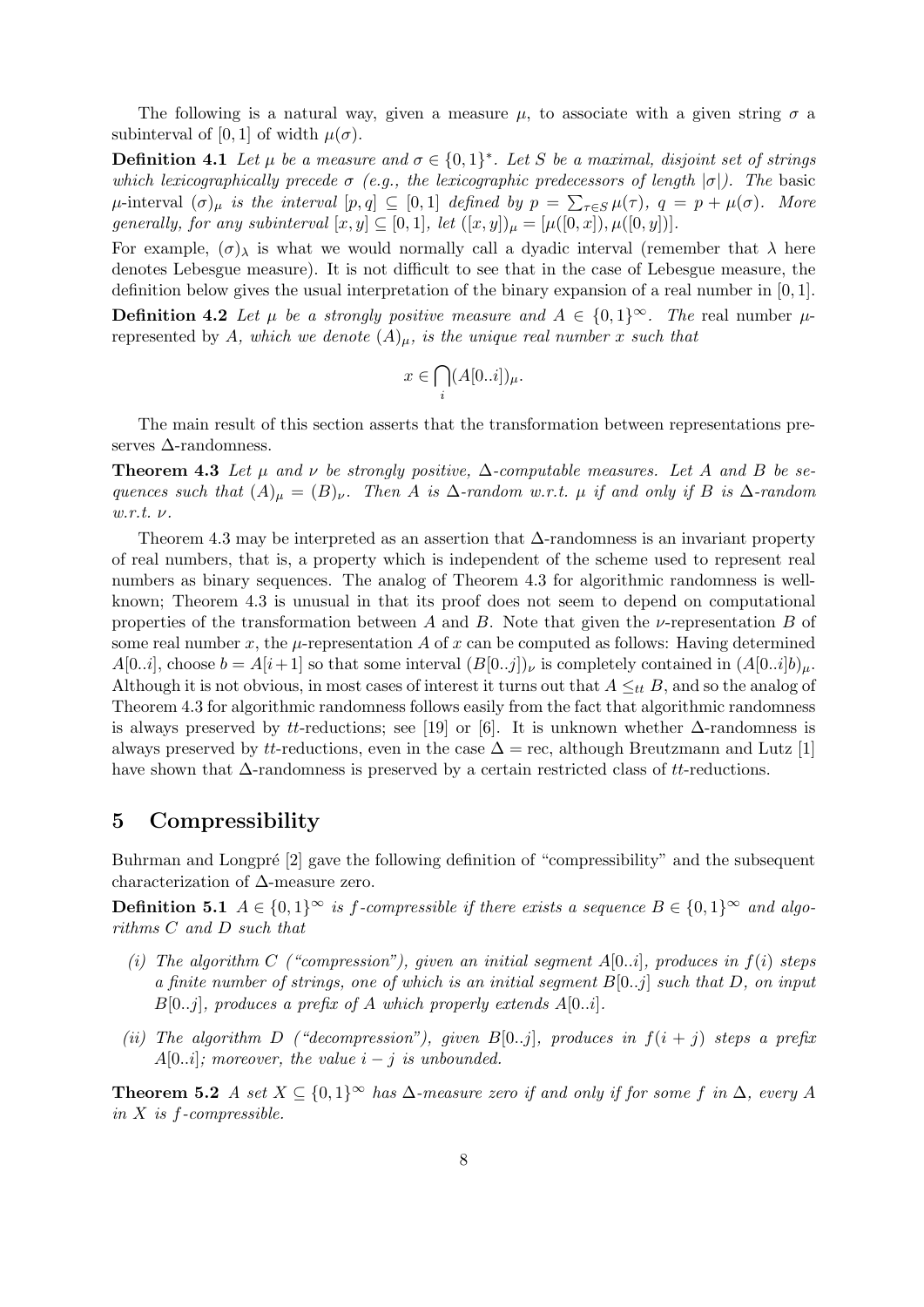In the proof of "measure zero implies compressibility" given in  $[2]$ , a given martingale succeeding on a sequence A is used to define the "compressed" sequence  $B$ . It is not difficult to see from the proof in  $[2]$  that the sequence B is precisely the standard representation of the real number x whose  $\mu$ -representation is the original sequence A, where  $\mu$  is the betting strategy of the martingale (see the proof of Lemma 5.3 for details).

We have seen that if A is  $\Delta$ -random with respect to  $\mu$ , then the martingale with strategy  $\mu$ is optimal for A. Intuitively it would make sense that an "optimal" martingale should yield a "maximal" compression, that is, a compressed sequence which is itself incompressible. To make this precise (and to show that it is true!) we need to first show that a number of the restrictions on martingales imposed in the proof in [2] can be relaxed, in order to show that the optimal martingale of Theorem 3.3 does indeed yield a compression according to Definition 5.1 above.

Although we generalize this result in Theorem 6.2 the following is worth mentioning since it is vastly simpler and uses Definition 5.1 without modification.

**Lemma 5.3** Let  $\mu$  be a strongly positive, exactly  $\Delta$ -computable measure and let d be the  $\lambda$ martingale with strategy  $\mu$ . Suppose that  $\lim_{n} d(A[0..n]) = \infty$ ; then d defines a compression of A in the sense of Definition 5.1, where the compressed sequence B is the standard representation of the real number  $(A)_\mu$ .

Now suppose A is compressible and is  $\Delta$ -random with respect to a strongly positive,  $\Delta$ computable measure  $\mu$ . By Lemma 3.7 we can assume  $\mu$  is exactly  $\Delta$ -computable, and by Theorem 3.3 we know that the martingale  $d(\sigma) = \mu(\sigma)/\lambda(\sigma)$  is optimal for A, and hence it follows from Lemma 3.1 that  $\lim_n d(A[0..n]) = \infty$ . Thus this optimal d satisfies the hypotheses of Theorem 5.2. Since A is  $\Delta$ -random w.r.t.  $\mu$ , Theorem 4.3 shows that the compressed sequence B is  $\Delta$ -random (with respect to  $\lambda$ ), i.e., A is "maximally compressed" by d. Conversely, if A is not  $\Delta$ -random w.r.t.  $\mu$ , the compressed sequence B is not  $\Delta$ -random w.r.t.  $\lambda$ . Thus we have the following characterization:

**Theorem 5.4** Let  $\mu$  be a strongly positive,  $\Delta$ -computable measure, and suppose  $A \in \{0,1\}^{\infty}$  is compressible. Let d be the  $\lambda$ -martingale with strategy  $\mu$ . Then A is  $\Delta$ -random w.r.t.  $\mu$  if and only if d induces a maximal compression of A.

In the next section we will be able to replace the  $\lambda$  in the above characterization with an arbitrary measure  $\nu$ .

### 6 Compressibility with respect to nonuniform measures

It is not entirely obvious how to extend Definition 5.1 to an arbitrary measure  $\nu$ , that is, to do so in such a way as to continue to characterize the notion of ∆-measure zero with respect to ν. The "easy" part is to replace the condition "i – j is unbounded" in Definition 5.1(ii) with the condition (3) below (see the proof of Lemma 5.3 for an intuitive justification). The peculiar feature of Lebesgue measure which is used in an essential way in Theorem 5.2 is that every dyadic number x in [0, 1] occurs as the endpoint of some basic dyadic interval  $(σ)_{\lambda}$ , where  $|σ|$ is no longer than the representation of x; thus, any interval  $[x, y]$  with dyadic endpoints can be exactly and efficiently covered with basic  $\lambda$ -intervals  $(\sigma)$ <sub>λ</sub> (see Lemma A.3).

Very loosely, the proof that measure zero implies compressibility uses the following idea. Given an exact martingale d with strategy  $\mu$  succeeding on A, the compression algorithm takes an initial segment  $\sigma = A[0..i]$ , finds the endpoints of the intervals  $(\sigma 0)_{\mu}$  and  $(\sigma 1)_{\mu}$ , and produces a list of strings  $\tau$  (the "candidates") representing a set of dyadic intervals  $(\tau)$ <sub>λ</sub> which exactly cover  $(\sigma 0)_{\mu}$  and  $(\sigma 1)_{\mu}$ . These candidates can be divided into two groups  $G_0$  and  $G_1$ , those which "decompress" into extensions of  $\sigma$ 0 and  $\sigma$ 1, respectively. Then in the other direction of the proof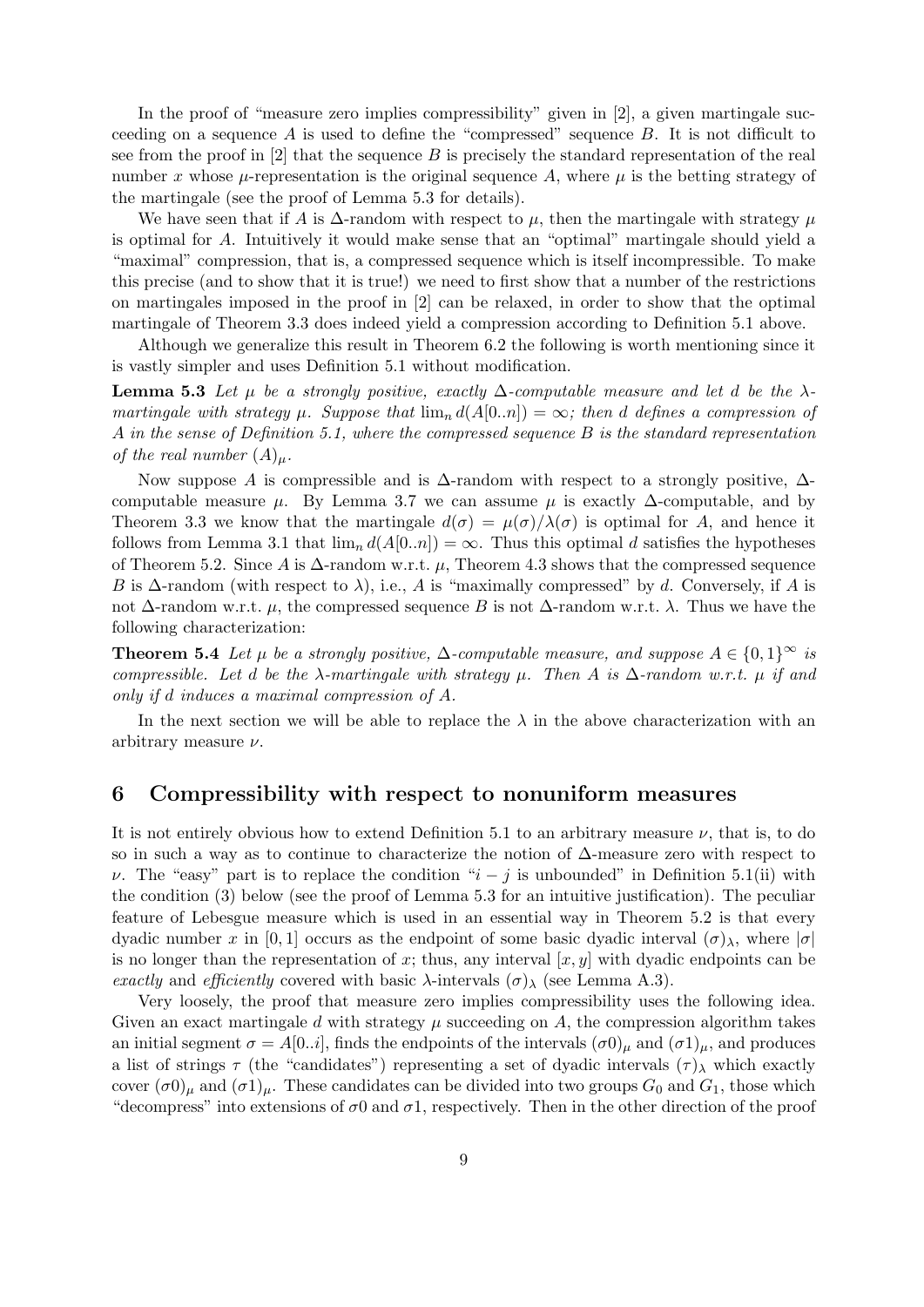("compressibility implies measure zero") it is the relative measures of  $G_0$  and  $G_1$  which are used to define  $d(\sigma 0)$  and  $d(\sigma 1)$ . The difficulties arise from the fact that since  $(\sigma 0)_{\mu}$  and  $(\sigma 1)_{\mu}$  cannot be exactly covered by basic  $\nu$ -intervals, the sets  $G_0$  and  $G_1$  must overlap. The condition (4) below is imposed to ensure that the amount of overlap is controlled. These and related issues are discussed at greater length in Appendix A.5.

**Definition 6.1** Let  $A \in \{0,1\}^{\infty}$ , let  $\nu$  be a  $\Delta$ -computable measure, and let f be a function in  $\Delta$ . A is f-compressible with respect to  $\nu$  if there exists  $B \in \{0,1\}^{\infty}$ , algorithms C and D with running time bounded by f, and a summable sequence  $\{\epsilon_i\}$ ,  $0 < \epsilon_i < 1$ , satisfying the following conditions:

- (i) The function C ("compression") takes a string  $\sigma$  as input and produces a pair  $C(\sigma)$  =  ${G_0(\sigma), G_1(\sigma)}$  of finite sets of strings, called candidates, such that each string  $\tau$  appearing in  $G_0(\sigma b)$  or  $G_1(\sigma b)$  extends some  $\tau'$  in  $G_b(\sigma)$ . For every initial segment  $\sigma b \sqsubseteq A$ , there exists a string  $\tau \in G_b(\sigma)$  such that  $\tau \sqsubseteq B$  and  $\sigma b \sqsubseteq D(\tau) \sqsubseteq A$ .
- (ii) The function D ("decompression") takes strings to strings; whenever any string  $\tau \subseteq B$ appears as a candidate in  $G_b(\sigma)$  for some  $\sigma b \sqsubseteq A$ , then  $\sigma b \sqsubseteq D(\tau) \sqsubseteq A$ . Moreover, given any constant k there is an initial segment  $A[0..i] = \sigma b$  such that  $G_b(\sigma)$  contains a candidate  $B[0..i]$  for which

$$
\frac{\nu(B[0..j])}{\nu(A[0..i])} > k.\tag{3}
$$

(iii) For every  $\sigma \sqsubseteq A$ ,  $i = |\sigma|$ ,

$$
\nu(G_0(\sigma) \cup G_1(\sigma)) \ge \nu(G_0(\sigma)) + \nu(G_1(\sigma)) - \epsilon_i \nu(G_1(\sigma)). \tag{4}
$$

We may say that A is  $\Delta$ -incompressible if A is not f-compressible for any  $f \in \Delta$ .

The following theorem then provides the analog to Theorem 5.2.

**Theorem 6.2** Let v be a strongly positive,  $\Delta$ -computable measure, and let  $X \subseteq \{0,1\}^{\infty}$ . Then X has  $\Delta$ -measure zero with respect to v if and only if there is a function  $f \in \Delta$  such that every  $A \in X$  is f-compressible with respect to  $\nu$ .

In the course of proving Theorem 6.2 we show that the analog of Lemma 5.3 holds for compressibility with respect to an arbitrary strongly positive measure  $\nu$ , and thus the analog of Theorem 5.4 holds for compressibility with respect to  $\nu$  via similar reasoning.

We now have all the characterizations promised:

**Theorem 6.3** Let  $\mu$  and  $\nu$  be strongly positive,  $\Delta$ -computable measures, and let d be the  $\nu$ martingale with strategy  $\mu$ . Suppose  $A \in \{0,1\}^{\infty}$  is not  $\Delta$ -random w.r.t.  $\nu$ . The following are equivalent.

- (i) A is  $\Delta$ -random with respect to  $\mu$ .
- (ii) d is optimal for A.
- (iii) d induces a maximal compression of A with respect to  $\nu$ .
- (iv) A is  $\Delta$ -incompressible with respect to  $\mu$ .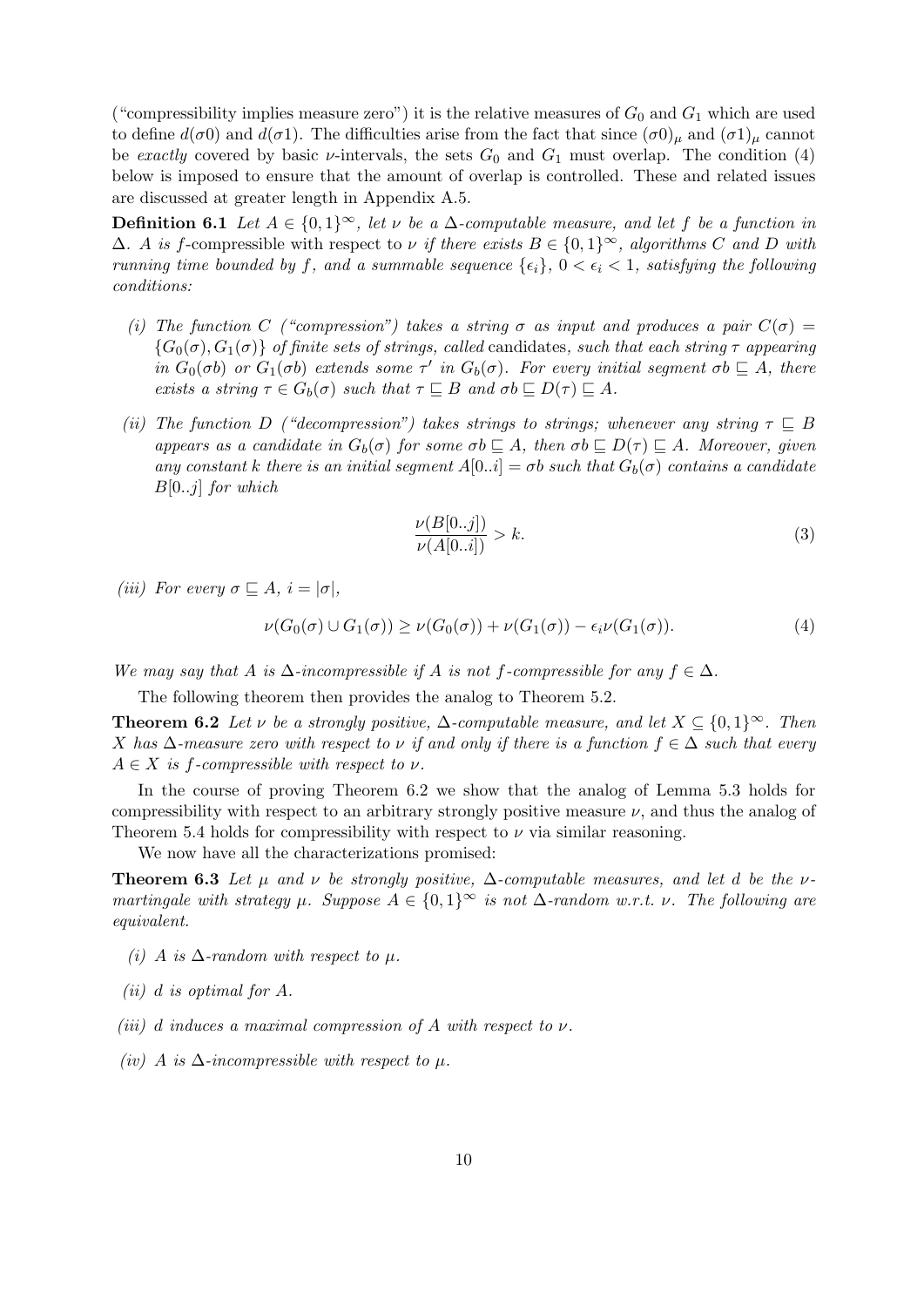### A Technical appendices

### A.1 Proof of Theorem 3.3

**Theorem 3.3** Let  $\mu$  and  $\nu$  be strongly positive,  $\Delta$ -computable measures, let d be the  $\nu$ -martingale with strategy  $\mu$ , and let  $A \in \{0,1\}^{\infty}$ . Then A is  $\Delta$ -random with respect to  $\mu$  if and only if d is optimal for A.

*Proof.* Assume that A is  $\Delta$ -random w.r.t.  $\mu$ . Let d be the  $\nu$ -martingale with strategy  $\mu$ , and let  $\tilde{d}$  be any other  $\Delta$ -computable  $\nu$ -martingale; suppose its strategy is  $\mu'$ . Suppose that for every constant  $C$  there is an  $n$  such that

$$
\frac{\tilde{d}(A[0..n])}{d(A[0..n])} \ge C;
$$

then evidently the ratio  $\mu'(A[0..n])/\mu(A[0..n])$  is unbounded, contradicting the fact that A is  $\Delta$ -random w.r.t.  $\mu$ .

Conversely, assume that A is not  $\Delta$ -random w.r.t.  $\mu$ . Then there is a  $\Delta$ -computable  $\mu$ martingale  $\tilde{d}$  succeeding on A; by Lemma 3.1, we can assume that

$$
\lim_{n \to \infty} \frac{\mu'(A[0..n])}{\mu(A[0..n])} = \infty,
$$

where  $\tilde{d}$  has strategy  $\mu'$ . Thus for every C, there is some n such that

$$
\frac{\mu'(A[0..n])}{\nu(A[0..n])} = \frac{\mu'(A[0..n])}{\mu(A[0..n])} \frac{\mu(A[0..n])}{\nu(A[0..n])} > C \cdot \frac{\mu(A[0..n])}{\nu(A[0..n])},
$$

that is, the *v*-martingale with strategy  $\mu$  is not optimal for A.  $\Box$ 

### A.2 Proof of Theorem 3.8

**Theorem 3.8** Let  $\mu$  and  $\nu$  be strongly positive,  $\Delta$ -computable measures, and for  $A \in \{0,1\}^{\infty}$ and  $i \in \mathbb{N}$  let  $u_i = \mu(A[0..i]|A[0..i-1])$  and  $v_i = \nu(A[0..i]|A[0..i-1])$ . Suppose that for each  $A \in \{0,1\}^{\infty}$ ,  $\sum_{i=0}^{\infty} (u_i - v_i)^2 < \infty$ . Then  $\mu$  and  $\nu$  are weakly equivalent.

The following lemma, which is based on a similar argument in [14], is where the squaresummability is used.

**Lemma A.1** Let  $\{s_i\}$ ,  $\{t_i\}$ , and  $\{\delta_i\}$  be sequences of positive real numbers such that  $\delta_i \leq s_i, t_i \leq$  $1 - \delta_i$  and

$$
\sum_{i=0}^{\infty} \left( \frac{(s_i - t_i)}{\delta_i} \right)^2 < \infty.
$$

Then there is a constant  $C$  such that for all  $n$ ,

$$
\prod_{i=0}^{n} \sqrt{s_i t_i} \le \prod_{i=0}^{n} \frac{s_i + t_i}{2} \le C \prod_{i=0}^{n} \sqrt{s_i t_i}.
$$

*Proof of Lemma A.1.* By familiar properties of the logarithm function we know that if a and b are any two real numbers in an interval  $[\epsilon, 1 - \epsilon]$ , with  $\epsilon > 0$ , then

$$
|b-a| \le |\ln b - \ln a| \le \frac{1}{\epsilon}|b-a|.
$$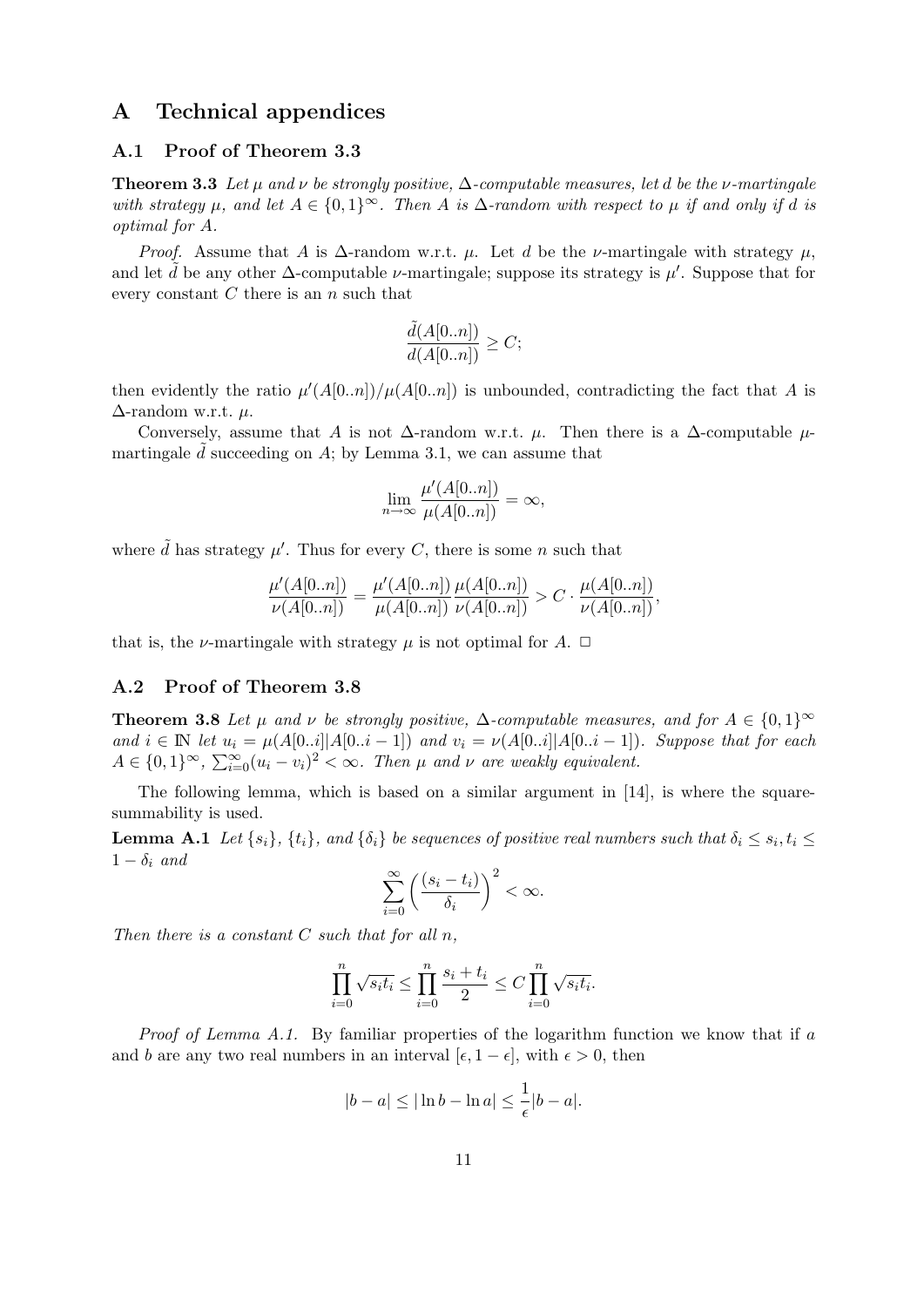We take  $a = s_i t_i$  and  $b = (s_i + t_i)^2/4$ ; note that  $a, b$  lie in the interval  $[\delta_i^2, 1 - \delta_i^2]$  and that

$$
b - a = \frac{(s_i + t_i)^2}{4} - s_i t_i = \frac{1}{4} [(s_i + t_i)^2 - 4s_i t_i] = \frac{1}{4} (s_i - t_i)^2 \ge 0.
$$

(The observation that  $b > a$  is, of course, the arithmetic-geometric mean inequality of antiquity.) At any rate we may write

$$
0 \leq \ln \frac{(s_i + t_i)^2}{4} - \ln s_i t_i \leq \frac{1}{4\delta_i^2} [(s_i + t_i)^2 - 4s_i t_i] \leq \frac{1}{4\delta_i^2} (s_i - t_i)^2.
$$

Since the right-hand side is summable by hypothesis, there is a constant  $C_0$  such that for any n,

$$
0 \le \sum_{i=0}^{n} \ln \frac{(s_i + t_i)^2}{4} - \sum_{i=0}^{n} \ln s_i t_i \le C_0,
$$

and hence,

$$
\prod_{i=0}^{n} s_i t_i \le \prod_{i=0}^{n} \frac{(s_i + t_i)^2}{4} \le e^{C_0} \prod_{i=0}^{n} s_i t_i.
$$

 $\Box$ 

*Proof of Theorem 3.8.* Let  $X \subseteq \{0,1\}^{\infty}$ , and suppose that  $\mu_{\Delta}(X) = 0$ . It will suffice to show that  $\nu_{\Delta}(X) = 0$ , since we may interchange the roles of  $\mu$  and  $\nu$  without otherwise modifying the proof. We may regard X as the union  $X_0 \cup X_1$ , where

$$
X_0 = \left\{ A \in X : \frac{\nu(A[0..n])}{\mu(A[0..n])} \text{ is bounded} \right\}
$$

and  $X_1 = X - X_0$ . Let d be a  $\mu$ -martingale witnessing that  $\mu_{\Delta}(X) = 0$ . Then the function  $d_0$ defined for all  $\sigma \in \{0,1\}^*$  by

$$
d_0(\sigma) = \frac{\mu(\sigma)}{\nu(\sigma)} d(\sigma)
$$

is a *v*-martingale succeeding on every  $A \in X_0$ .

It will take a bit more work to deal with  $X_1$ . First define a measure  $\eta$  by specifying bit probabilities

$$
\eta(\sigma b|\sigma) = \begin{cases} 2\nu(\sigma b|\sigma) - \mu(\sigma b|\sigma) & \text{if this value is in } [\delta/3, 1 - \delta/3] \\ \nu(\sigma b|\sigma) & \text{otherwise.} \end{cases}
$$

(Here  $\delta$  is the constant appearing in the hypothesis of the theorem.) Let  $d_1$  be the *v*-martingale with strategy  $\eta$ . Fix  $A \in X_1$  and let

$$
u_i = \mu(A[0..i]|A[0..i-1]),
$$
  
\n
$$
v_i = \nu(A[0..i]|A[0..i-1]),
$$
  
\nand 
$$
w_i = \eta(A[0..i]|A[0..i-1]).
$$

For all sufficiently large i,  $|v_i - u_i| < \delta/3$ , and hence  $2v_i - u_i$  is in  $[\delta/3, 1 - \delta/3]$ ; there is a constant J such that for all  $i \geq J$ ,  $w_i = 2v_i - u_i$  and hence

$$
v_i = \frac{u_i + w_i}{2}.
$$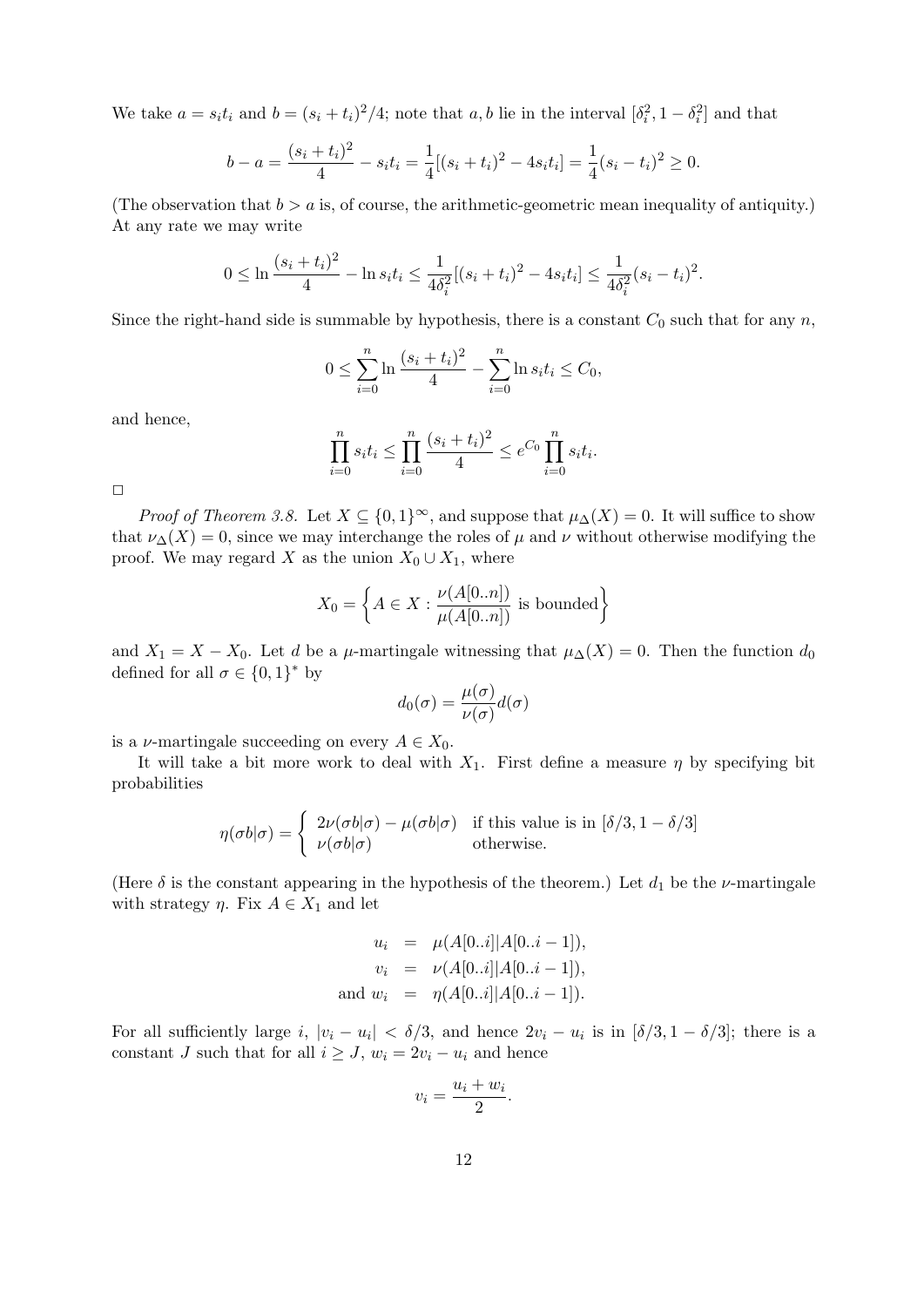Moreover, since  $|u_i - w_i| \leq 2|u_i - v_i|$ , we have

$$
\sum_{i=0}^{\infty} (u_i - w_i)^2 < \infty.
$$

Using Lemma A.1 twice, there is a constant C such that, for any  $n > J$ ,

$$
\frac{\prod_{i=J}^{n} w_i}{\prod_{i=J}^{n} v_i} \ge \frac{\prod_{i=J}^{n} w_i}{C \prod_{i=J}^{n} \sqrt{w_i u_i}} = \frac{\prod_{i=J}^{n} \sqrt{w_i u_i}}{C \prod_{i=J}^{n} u_i} \ge \frac{\prod_{i=J}^{n} v_i}{C^2 \prod_{i=J}^{n} u_i}.
$$

It follows that for some positive constant  $K$ ,

$$
d_1(A[0..n]) = \frac{\prod_{i=0}^n w_i}{\prod_{i=0}^n v_i} \ge K \frac{\prod_{i=J}^0 v_i}{\prod_{i=0}^n u_i} = K \frac{\nu(A[0..n])}{\mu(A[0..n])}.
$$

Since the right-hand side is unbounded,  $d_1$  succeeds on A. It follows that  $d_1$  succeeds on every  $A \in X_1$ , and hence the *v*-martingale  $d_0 + d_1$  succeeds on every  $A \in X$ .

It is not difficult to check that if  $\mu$ ,  $\nu$ , and d are  $\Delta$ -computable, so are  $\eta$ ,  $d_0$ , and  $d_1$ .  $\Box$ 

### A.3 Proof of Theorem 4.3

**Theorem 4.3** Let  $\mu$  and  $\nu$  be strongly positive,  $\Delta$ -computable measures. Let A and B be sequences such that  $(A)_\mu = (B)_\nu$ . Then A is  $\Delta$ -random w.r.t.  $\mu$  if and only if B is  $\Delta$ -random  $w.r.t.$   $\nu$ .

The following technical lemma is used in several places in this paper.

**Lemma A.2** Let  $\mu$  and  $\nu$  be strongly positive,  $\Delta$ -computable measures, and let  $\delta > 0$  such that all bit probabilities for  $\mu$  and  $\nu$  lie in  $[\delta, 1 - \delta]$ . Let A and B be the  $\mu$ - and  $\nu$ -representations, respectively, of some real number; i.e.,  $(A)_{\mu} = (B)_{\nu}$ . For each j, let  $A[0..i_j]$  denote the largest initial segment of A for which  $(B[0..j])_{\nu} \subseteq (A[0..i_j])_{\mu}$ . Then for infinitely many j,  $\nu(B[0..j]) \ge$  $\delta^2 \mu(A[0..i_j]).$ 

*Proof of Lemma A.2.* Let  $k \in \mathbb{N}$  and consider the intervals  $(B[0..k])_{\nu}$  and  $(A[0..i_k])_{\mu}$ . Let z be the boundary between  $(A[0..i_k]0)_\mu$  and  $(A[0..i_k]1)_\mu$ . Note that z is in the interior of  $(B[0..k])_\nu$ , by the definition of  $i_k$ . Let j be the least integer such that the interior of  $(B[0..j])_{\nu}$  does not contain z, so the interval  $(B[0..j-1])_{\nu}$  does contain z. We consider the case that z lies to the left of  $(B[0..j])_{\nu}$ ; the other case is similar. Note that then z is also to the left of  $(A[0..i_j])_{\mu}$ , and by the definition of  $i_j$ , the right endpoint z' of  $(A[0..i_j]0)_{\mu}$  lies in the interior of  $(B[0..j])_{\nu}$ , so  $(A[0..i_j]0)_\mu \subseteq (B[0..j-1])_\nu$ . Thus

$$
\delta\mu(A[0..i_j]) \le \mu(A[0..i_j]0) \le \nu(B[0..j-1]) \le \frac{1}{\delta}\nu(B[0..j]).
$$

 $\Box$ 

*Proof of Theorem 4.3.* Since the roles of  $\mu$  and  $\nu$  are interchangeable, we will prove just the "only if" direction. Let  $\delta > 0$  such that all bit probabilities for  $\mu$  and  $\nu$  are in  $[\delta, 1-\delta]$ . Suppose that B is not  $\Delta$ -random with respect to  $\nu$ ; then some  $\Delta$ -computable  $\nu$ -martingale d succeeds on B. Let  $\eta$  denote the strategy of d; by Lemmas 3.1 and 3.7 we may assume w.l.o.g. that  $\eta$  is strongly positive,  $\Delta$ -computable, and that

$$
\lim_{j} \frac{\eta(B[0..j])}{\nu(B[0..j])} = \infty.
$$
\n(5)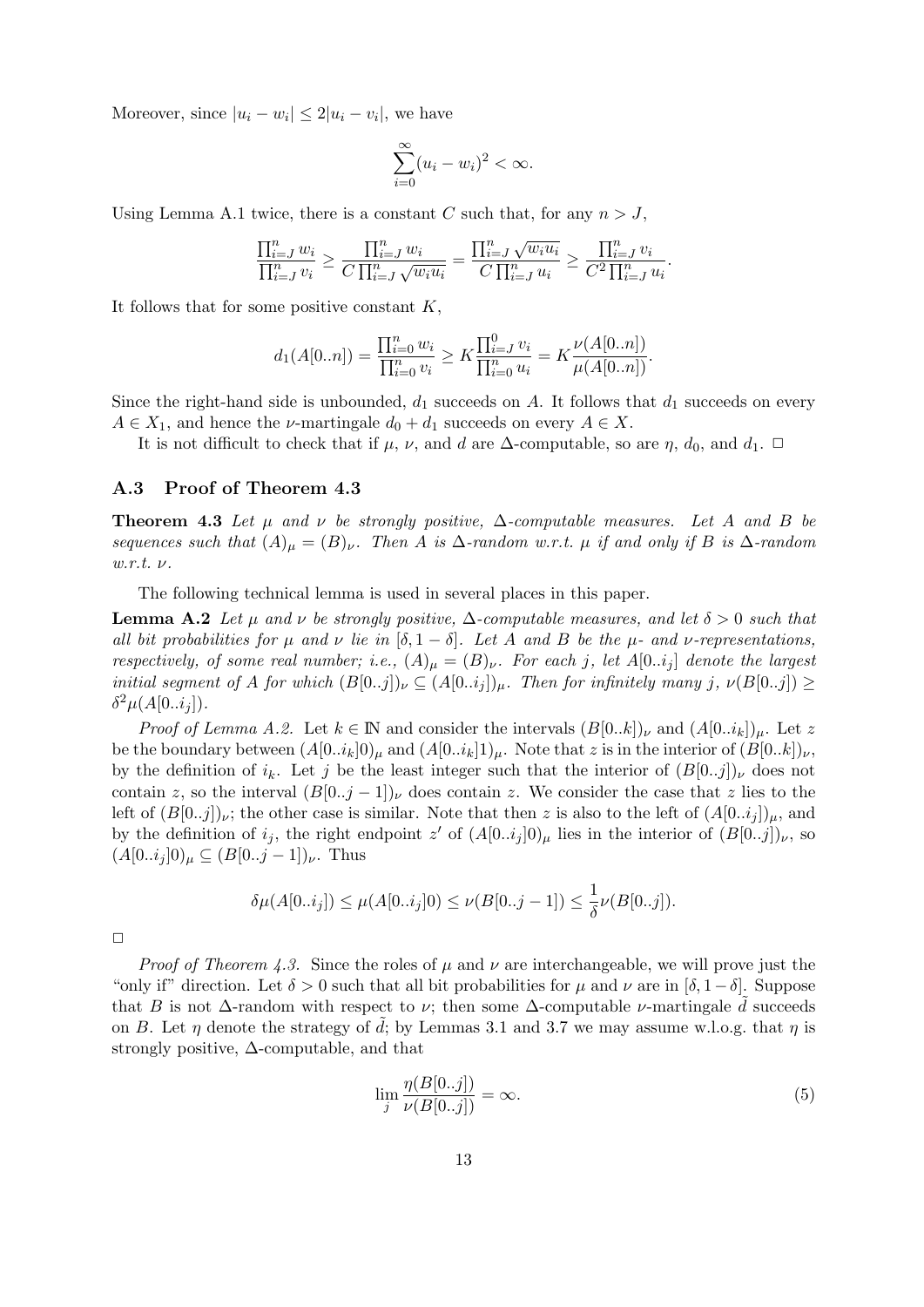The idea of the proof is simple: Let d denote the  $\nu$ -martingale with strategy  $\mu$ ; we want to somehow combine the strategies for d and  $\tilde{d}$  to obtain a  $\nu$ -martingale for A which dominates d. If A were  $\Delta$ -random with respect to  $\mu$ , by Theorem 3.3 the martingale d would be optimal, so this will imply that A is not  $\Delta$ -random w.r.t.  $\mu$ .

Although we have defined measures as functions on strings to facilitate discussing computability, at this point it may be helpful to think of a measure as a function on subintervals of [0, 1]; thus  $\mu(\sigma)$  could be interpreted as an abbreviation for  $\mu((\sigma)_{\lambda})$ .

First define a measure  $\nu'$  as follows: Given any string  $\sigma$ , let  $\{\tau_i\}$  denote a sequence of disjoint basic  $\nu$ -intervals covering  $(\sigma)_{\lambda}$ , that is,

$$
\bigcup_i (\tau)_\nu = (\sigma)_\lambda,
$$

and let

$$
\nu'(\sigma) = \sum_i \lambda(\tau_i).
$$

The measure  $\nu'$  has the one desirable property that for any  $\sigma$ ,

$$
((\sigma)_\nu)_{\nu'}=(\sigma)_\lambda.
$$

Note that in general, an infinite sequence of  $\nu$ -intervals may be required to exactly cover a given dyadic interval σ, so  $\nu'$  may not be dyadic-valued even if  $\nu$  is. However,  $\nu'$  is  $\Delta$ -computable.

Now define a measure  $\mu'$  by

$$
\mu'(\sigma) = \eta(((\sigma)_{\mu})_{\nu'}).
$$

It is tedious, but more or less straightforward, to show that  $\mu'$  is  $\Delta$ -computable. (It is fairly simple to show that  $\mu'$  is  $\Delta$ -computable if  $\mu$ ,  $\nu$ , and  $\eta$  are exactly computable, which would be sufficient for all the other results in this paper.) Note that in the case  $\nu = \lambda$ ,  $\nu' = \lambda$  also, so  $\mu'(\sigma)$  reduces to  $\eta((\sigma)_{\mu})$ .

We know from Lemma A.2 that for infinitely many  $j \in \mathbb{N}$ ,  $\nu(B[0..j]) \geq \delta^2 \mu(A[0..i_j])$ , where  $i_j$  is the largest integer for which  $(B[0..j])_{\nu} \subseteq (A[0..i_j])_{\mu}$ . Then for any such j we have

$$
\frac{\mu'(A[0..i_j])}{\nu(A[0..i_j])} = \frac{\eta(((A[0..i_j])_{\mu})_{\nu'})}{\nu(A[0..i_j])}
$$
\n
$$
\geq \frac{\eta(((B[0..j])_{\nu})_{\nu'})}{\nu(A[0..i_j])}
$$
\n
$$
= \frac{\eta(B[0..j])}{\nu(A[0..i_j])}
$$
\n
$$
= \frac{\eta(B[0..j])}{\nu(B[0..j])} \cdot \frac{\nu(B[0..j])}{\nu(A[0..i_j])}
$$
\n
$$
\geq \frac{\eta(B[0..j])}{\nu(B[0..j])} \cdot \frac{\delta^2 \mu(A[0..i_j])}{\nu(A[0..i_j])}.
$$

It follows from  $(5)$  that given any constant C there is a j such that

$$
\frac{\mu'(A[0..i_j])}{\nu(A[0..i_j])} \ge \frac{\mu(A[0..i_j])}{\nu(A[0..i_j])} \cdot C,
$$

that is, the strategy  $\mu$  is not optimal for A. It follows from Theorem 3.3 that A is not  $\Delta$ -random w.r.t.  $\mu$ .  $\Box$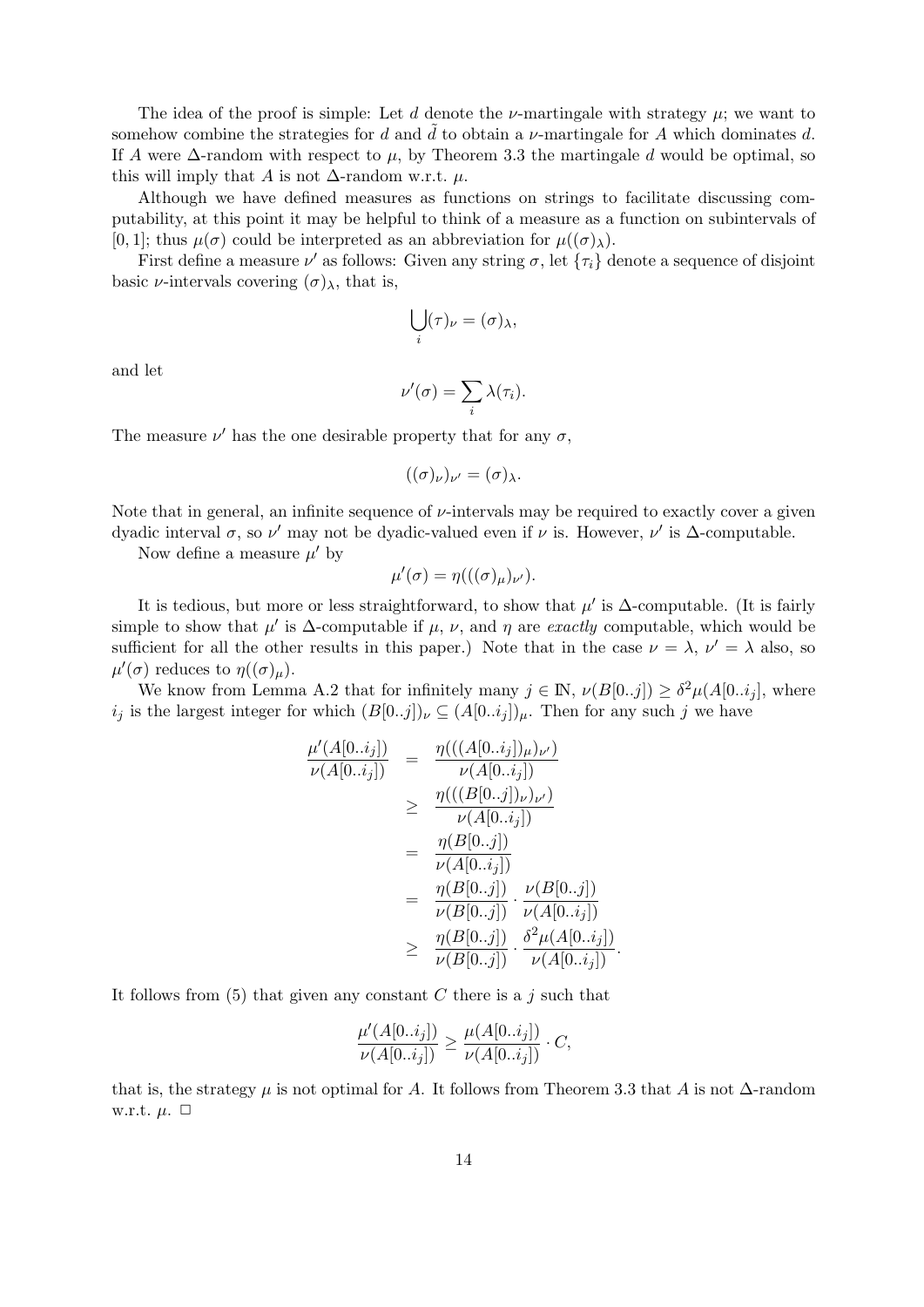### A.4 Proof of Lemma 5.3

**Lemma 5.3** Let  $\mu$  be a strongly positive, exactly  $\Delta$ -computable measure and let d be the  $\lambda$ martingale with strategy  $\mu$ . Suppose that  $\lim_n d(A[0..n]) = \infty$ ; then d defines a compression of A in the sense of Definition 5.1, where the compressed sequence  $B$  is the standard representation of the real number  $(A)_{\mu}$ .

*Proof.* The idea is that each initial segment  $A[0..i]$  determines a subinterval  $(A[0..i])_{\mu}$  of  $[0, 1]$ , and the sequence B is the standard binary representation of the real number  $(A)_{\mu}$  $\bigcap_i (A[0..i])_\mu$ . The "decompression" algorithm is essentially the reduction from B to A described following Theorem 4.3; given an initial segment  $B[0..j]$ , find the longest string  $\sigma$  such that  $(B[0..j])_\lambda \subseteq (\sigma)_\mu$ . It necessarily follows that  $\sigma = A[0..i]$  is the longest initial segment of A such that  $(B[0..j])_\lambda \subseteq (A[0..i])_\mu$ . Intuitively the intervals  $(A[0..i])_\mu$  and  $(B[0..j])_\lambda$  should represent about the same amount of information, i.e., the width of  $(A[0..i])_\mu$  should be of the same order as the width of  $(B[0..j])_\lambda$ , or about  $2^{-j}$ , so we would expect

$$
\frac{2^{-j}}{2^{-i}} \approx \frac{\mu(A[0..i])}{\lambda(A[0..i])}.
$$
\n(6)

Since the right-hand side is unbounded, it would then follow that  $i - j$  is unbounded.

Of course, (6) is not literally true, but by Lemma A.2 there are infinitely many  $j \in \mathbb{N}$  such that the decompression algorithm produces an initial segment  $A[0..i_j]$  satisfying  $\lambda(B[0..j]) \geq$  $\delta^2 \mu(A[0..i_j])$ . Since  $\lim_n d(A[0..n]) = \infty$ , this is sufficient to conclude that  $i - j$  is unbounded.

The "compression" algorithm is obtained by applying Lemma A.3 to each of the two subintervals  $(A[0..i]0)_\mu$  and  $(A[0..i]1)_\mu$ , to produce the list of strings required by the definition. One of these strings must be an initial segment  $B[0..j]$ ; since  $(B[0..j])_\lambda$  is completely contained in either  $(A[0..i]0)_\mu$  or  $(A[0..i]1)_\mu$ , the decompression algorithm produces a proper extension of  $A[0..i]$ .  $\Box$ 

### A.5 Proof of Theorem 6.2.

We repeat the definition here for convenience.

**Definition 6.1** Let  $A \in \{0,1\}^{\infty}$ , let  $\nu$  be a  $\Delta$ -computable measure, and let f be a function in  $\Delta$ . A is f-compressible with respect to v if there exists  $B \in \{0,1\}^{\infty}$ , algorithms C and D with running time bounded by f, and a summable sequence  $\{\epsilon_i\}$ ,  $0 < \epsilon_i < 1$ , satisfying the following conditions:

- (i) The function C ("compression") takes a string  $\sigma$  as input and produces a pair  $C(\sigma)$  =  ${G_0(\sigma), G_1(\sigma)}$  of finite sets of strings, called candidates, such that each string  $\tau$  appearing in  $G_0(\sigma b)$  or  $G_1(\sigma b)$  extends some  $\tau'$  in  $G_b(\sigma)$ . For every initial segment  $\sigma b \sqsubseteq A$ , there exists a string  $\tau \in G_b(\sigma)$  such that  $\tau \sqsubseteq B$  and  $\sigma b \sqsubseteq D(\tau) \sqsubseteq A$ .
- (ii) The function D ("decompression") takes strings to strings; whenever any string  $\tau \subseteq B$ appears as a candidate in  $G_b(\sigma)$  for some  $\sigma b \sqsubseteq A$ , then  $\sigma b \sqsubseteq D(\tau) \sqsubseteq A$ . Moreover, given any constant k there is an initial segment  $A[0..i] = \sigma b$  such that  $G_b(\sigma)$  contains a candidate  $B[0..j]$  for which

$$
\frac{\nu(B[0..j])}{\nu(A[0..i])} > k.\tag{7}
$$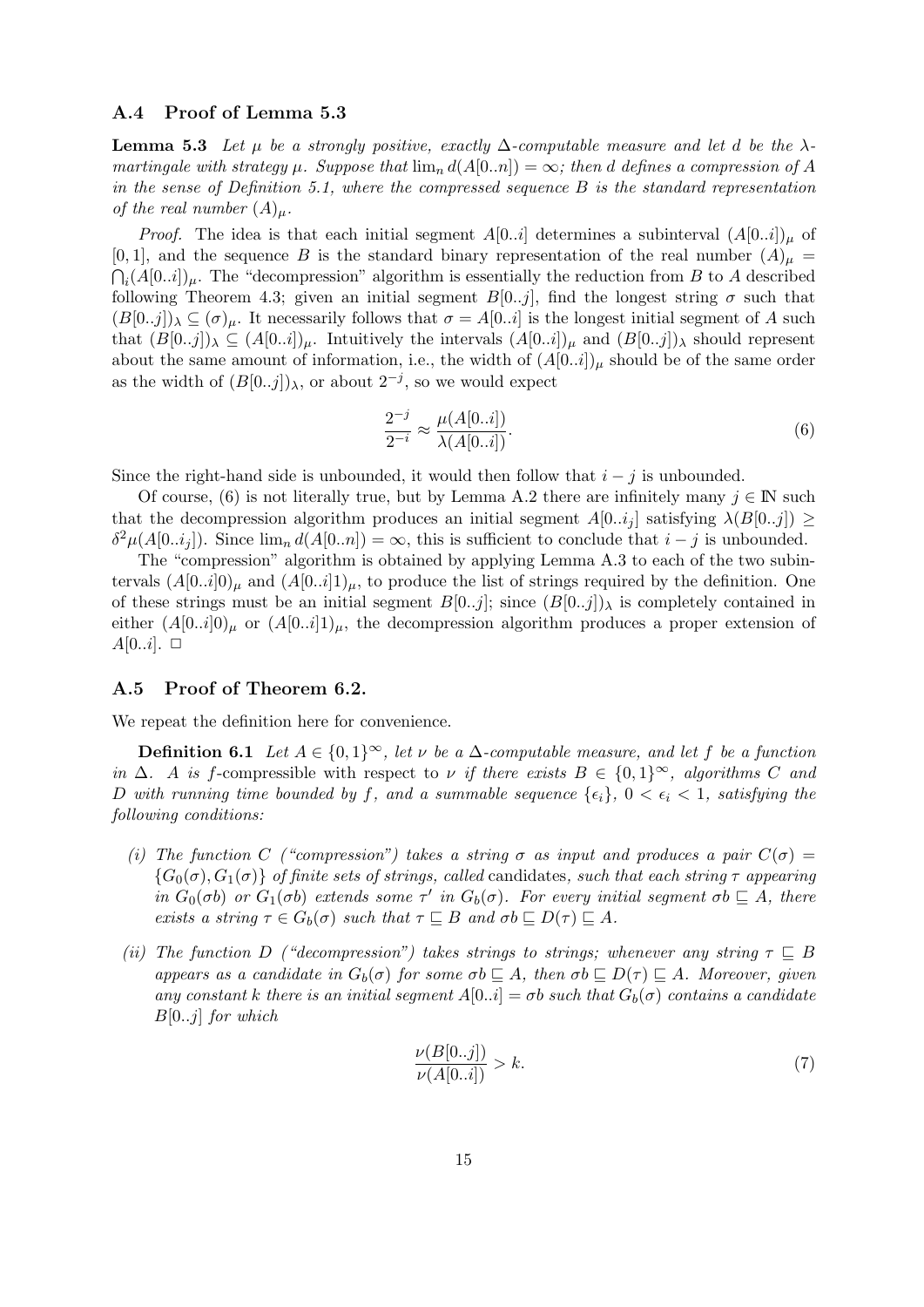(iii) For every  $\sigma \sqsubseteq A$ ,  $i = |\sigma|$ ,

$$
\nu(G_0(\sigma) \cup G_1(\sigma)) \ge \nu(G_0(\sigma)) + \nu(G_1(\sigma)) - \epsilon_i \nu(G_1(\sigma)). \tag{8}
$$

We may say that A is  $\Delta$ -incompressible if A is not f-compressible for any  $f \in \Delta$ .

**Theorem 6.2** Let  $\nu$  be a strongly positive,  $\Delta$ -computable measure, and let  $X \subseteq \{0,1\}^{\infty}$ . Then X has  $\Delta$ -measure zero with respect to  $\nu$  if and only if there is a function  $f \in \Delta$  such that every  $A \in X$  is f-compressible with respect to  $\nu$ .

Remarks The ideas behind the changes in the definition are as follows. Suppose we have an exactly computable martingale with strategy  $\mu$  succeding on A. The "compression" algorithm as originally given in [2] essentially takes a string  $\sigma \subseteq A$ , finds the endpoints of the  $\mu$ -intervals  $(\sigma \theta)_{\mu}$  and  $(\sigma \theta)_{\mu}$  (which are dyadic numbers), and outputs a list of strings  $\tau$  representing a collection of dyadic intervals  $(\tau)$  which exactly cover each of the two  $\mu$ -intervals. Since the compressed sequence B is the unique member of the intersection of all the intervals  $(A[0..i])_u$ , one of these candidates  $\tau$  must be an initial segment of B. On the other hand to "decompress" an initial segment  $\tau \subseteq B$ , the algorithm finds the smallest  $\mu$ -interval  $(\sigma)_{\mu}$  completely containing  $(\tau)_{\lambda}$ ; it must be the case that  $\sigma \sqsubseteq A$ .

To go the other direction ("compressibility implies measure zero") the strategy for determining the values of  $d(\sigma \mathbf{0})$  and  $d(\sigma \mathbf{1}), d(\sigma)$  already having been defined, is as follows: First take the list of candidates produced on input  $\sigma$  and eliminate those which don't extend a candidate from the immediate predecessor of  $\sigma$ . Next use the decompression algorithm D to divide them into two groups  $G_0$  and  $G_1$ , those which decompress into an extension of  $\sigma$ 0 and  $\sigma$ 1, respectively. The relative weights (in terms of Lebesgue measure) of the sets  $G_0$  and  $G_1$  are used to define the proportions of the capital allocated to betting on 0 and 1 respectively, i.e., the betting strategy for the martingale.

The problem that arises when we replace Lebesgue measure  $\lambda$  with an arbitrary measure  $\nu$  is that it may not be possible to exactly cover  $(\sigma 0)$ <sub>μ</sub> and  $(\sigma 1)$ <sub>μ</sub> with a finite number of  $\nu$ intervals, since not every dyadic number necessarily occurs as an endpoint of some  $\nu$ -interval. It is essential that every set of candidates produced for a valid initial segment of A include a true initial segment of B; therefore, the candidates covering  $(\sigma 0)_{\mu}$  and  $(\sigma 1)_{\mu}$ , and thus the sets  $G_0$  and  $G_1$ , must overlap. This is not a problem in itself as long as the amount of overlap can be controlled, and the condition (8) is imposed in order to do so.

The more subtle difficulty is that if the candidates (the  $\nu$ -intervals determined by the candidates, that is) covering the interval  $(\sigma 0)_{\mu}$  overlap the interval  $(\sigma 1)_{\mu}$  (and vice versa), how can the decompression algorithm determine which ones should be counted in the sets  $G_0$  and  $G_1$  for the purpose of determining the relative weights? The trick is to take advantage of the fact that the decompression algorithm can operate with full knowledge of how the compression algorithm works; that is, the decompression algorithm, given a string  $\tau$ , can check whether  $\tau$  was given by the compression algorithm as a candidate to cover  $(\sigma \theta)_{\mu}$  or  $(\sigma \theta)_{\mu}$  and give an answer which is in agreement. (The sets of strings given as candidates to cover the two intervals must be disjoint, of course; but the  $\nu$ -intervals the candidates define have to overlap.) This is why in condition (ii) we can only insist that the decompression algorithm produce a correct initial segment  $\sigma b$  of A for those initial segments  $\tau \sqsubseteq B$  which are actually given as candidates to cover the correct interval  $(\sigma b)_\mu$ .

Note that since the compression and decompression algorithms can simulate one another, there would be no real loss of generality in the original definition if one were to require the compression algorithm C to produce the sets  $G_0$  and  $G_1$  directly, as we have done in (i). We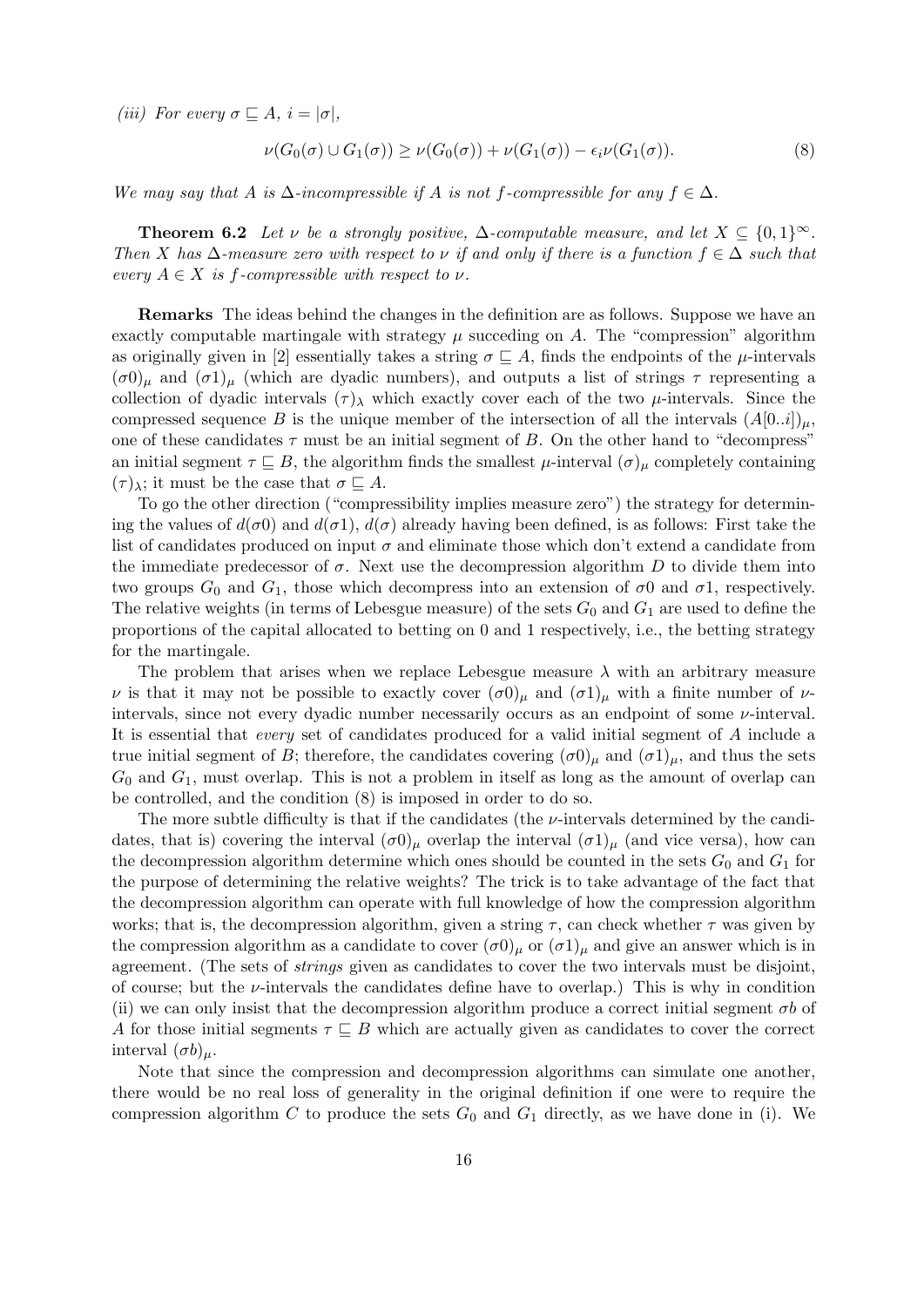have also formalized in (i) an assumption, made tacitly in [2], that when  $\sigma' \sqsubseteq \sigma \sqsubseteq A$ , the initial segment of B produced by  $C(\sigma)$  is an extension of the initial segment of B produced by C on  $\sigma'$ ; otherwise, the sets  $G_i$  could not be assumed to always include an initial segment of B.

Note that when  $\nu$  is Lebesgue measure, condition (7) reduces to " $i - j$  is unbounded" as given in the original definition.

We now proceed with the proof of Theorem 6.2.

#### A.5.1 Measure zero implies compressibility

Let d be a martingale witnessing that  $X \subseteq \{0,1\}^{\infty}$  has  $\Delta$ -measure zero with respect to  $\nu$ . Let  $\mu$  be the strategy of the martingale d. By Lemmas 3.1 and 3.7 we may assume that  $\mu$  and  $\nu$ are exactly  $\Delta$ -computable, that  $\mu$  is strongly positive ( $\nu$  is strongly positive by hypothesis) and that for each  $A \in X$ ,  $\lim_{n} d(A[0..n]) = \infty$ . Let  $\delta > 0$  be a real number such that all the bit probabilities for  $\mu$  and  $\nu$  are in  $[\delta, 1 - \delta]$ . Let A be any sequence in X and let B denote the sequence such that  $(A)<sub>\mu</sub> = (B)<sub>\nu</sub>$ . We construct a compression of A according to Definition 6.1.

The following two simple results will be needed in order to define the compression and decompression algorithms.

**Lemma A.3** Let x,  $y \in \mathbb{D}$  have representations at most n bits long. Then  $[x, y]$  can be exactly covered, in a unique way, with fewer than 2n nonoverlapping dyadic intervals of maximal width, each of which has a representation of at most n bits. More generally, for any measure  $\nu$ , suppose x is the left endpoint of some interval  $(\sigma)_\nu \subseteq [x, y]$  and y is the right endpoint of an interval  $(\sigma')_{\nu} \subseteq [x, y]$ , and that  $|\sigma|, |\sigma'| \leq n$ . Then  $[x, y]$  can be exactly covered, in a unique way, with fewer than 2n nonoverlapping basic ν-intervals of maximal width, each of which has a representation of at most n bits.

**Lemma A.4** There is a constant M, depending on  $\delta$ , such that for any  $\sigma, \tau \in \{0,1\}^*$ , and  $i > 0$ , if  $|\tau| \geq Mi$ , then

$$
\nu(\sigma\tau) \leq \frac{\delta}{2^{i+1}}\nu(\sigma).
$$

We first define, inductively, the function C. For any initial segment  $\sigma$  and  $b \in \{0, 1\}$ ,  $G_b(\sigma)$ is a set of strings representing adjacent basic  $\nu$ -intervals; with a slight abuse of notation we can define a subinterval  $(G_b(\sigma))_{\nu}$  of [0, 1] by

$$
(G_b(\sigma))_{\nu} = \bigcup \{ (\tau)_{\nu} : \tau \in G_b(\sigma) \}.
$$

We shall see that  $(G_b(\sigma))_\nu$  covers the interval  $(\sigma b)_\mu$  and exceeds it in total width by at most  $2^{i-1}\mu(\sigma b)$ , where  $i=|\sigma|$ . Moreover, the intersection of  $(G_0(\sigma))_{\nu}$  and  $(G_1(\sigma))_{\nu}$  will be no more than  $2^{-i}\mu(\sigma 1)$  in width. It is also important to note that although the intervals  $(G_0(\sigma))_{\nu}$  and  $(G_1(\sigma))_\nu$  may overlap,  $G_0(\sigma)$  and  $G_0(\sigma)$ , as sets of strings, will always be disjoint. Although the idea is quite simple, we go into some detail to define the sets  $G_b(\sigma)$  in order to be able to verify the computability requirements.

Given an initial segment  $\sigma$  define x, y, and z in ID by

$$
(\sigma)_{\mu} = [x, y]
$$
  
\n
$$
(\sigma 0)_{\mu} = [x, z]
$$
  
\n
$$
(\sigma 1)_{\mu} = [z, y].
$$

We next identify four intervals  $I_x$ ,  $I_y$ ,  $I_{z\text{,left}}$  and  $I_{z\text{,right}}$ , containing x, y, z, and z, respectively. Each of these intervals is either a basic *v*-interval or else is a single point  $\{x\}$ ,  $\{y\}$ , or  $\{z\}$ . In a moment we shall give a careful construction and show that each interval has width no more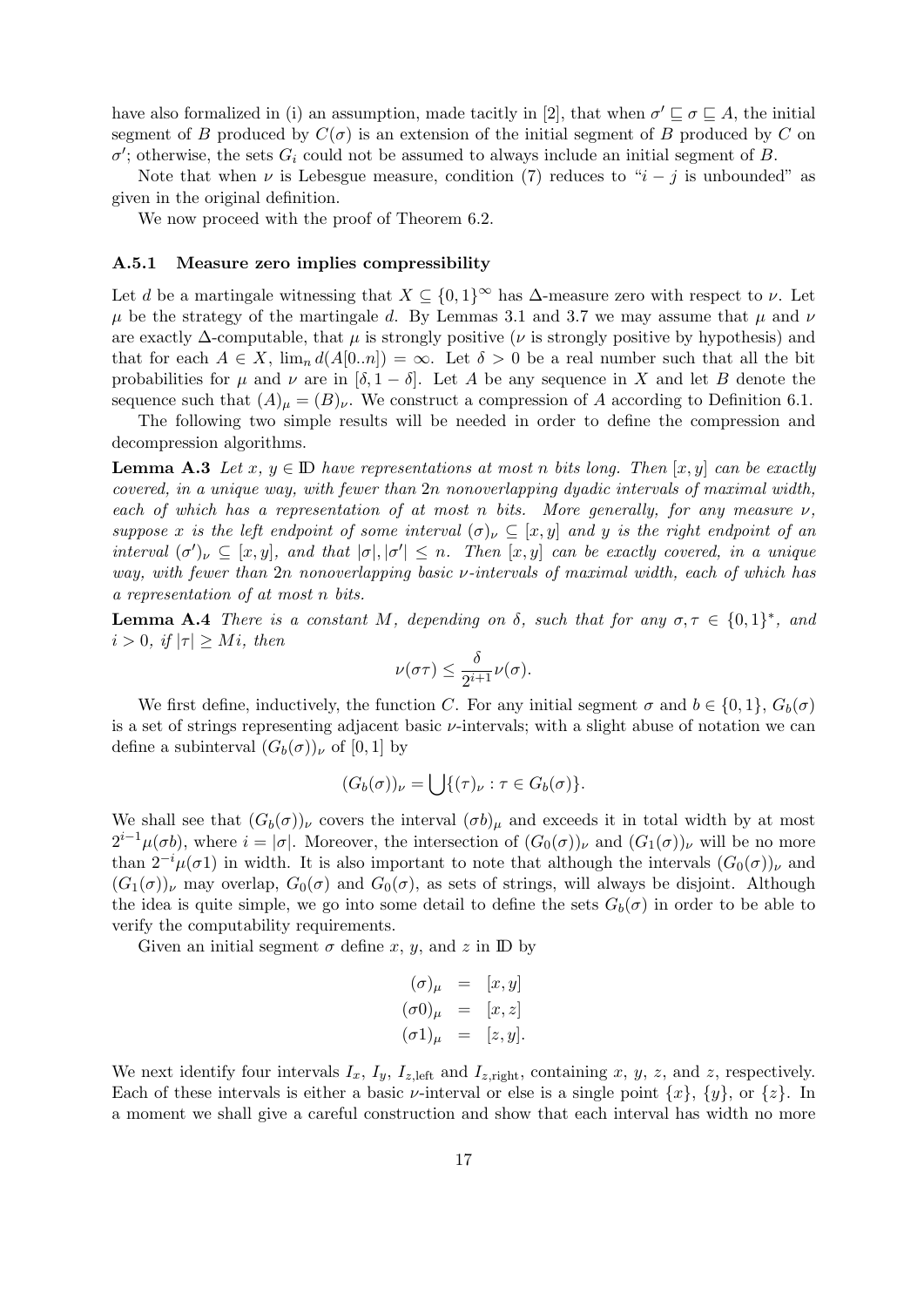than  $2^{-i}\mu(\sigma b)$ , where  $i = |\sigma|$  and  $b \in \{0, 1\}$ . However, we now define  $C(\sigma) = \{G_0(\sigma), G_1(\sigma)\}$ ; first let

> $x_0 =$  right endpoint of  $I_x$ ,  $z_0$  = left endpoint of  $I_{z,\text{left}}$ ,  $z_1$  = right endpoint of  $I_{z,\text{right}}$ , and  $y_1 =$  left endpoint of  $I_y$ .

Then  $G_0(\sigma)$  consists of:

the unique covering of  $[x_0, z_0]$  provided by Lemma A.3, and the string  $\tau_x$  such that  $(\tau_x)_\nu = I_x$ , if  $x_0 \neq x$ , and the string  $\tau_{z,\text{left}}$  such that  $(\tau_{z,\text{left}})_\nu = I_{z,\text{left}}$ , if  $z_0 \neq z$ .

Likewise,  $G_1(\sigma)$  consists of

the unique covering of  $[z_1, y_1]$  provided by Lemma A.3, and the string  $\tau_{z,\text{right}}$  such that  $(\tau_{z,\text{right}})_{\nu} = I_{z,\text{right}}$ , if  $z_1 \neq z$ , and the string  $\tau_y$  such that  $(\tau_y)_\nu = I_y$ , if  $y_1 \neq y$ .

In the initial stage where  $\sigma$  is the empty string, so  $x = 0$  and  $y = 1$ , let  $I_x = \{0\}$  and  $I_y = \{1\}$ ; thus  $x_0 = 0$  and  $y_0 = 1$ . Let  $\tau'_z = \lambda$  and proceed to find  $I_{z,\text{left}}$  and  $I_{z,\text{right}}$  just as described below, using  $i = 1$ .

If  $\sigma$  is not the empty string, let  $i = |\sigma|$ , let  $b \in \{0,1\}$  and  $\sigma' \in \{0,1\}^*$  such that  $\sigma' b = \sigma$ , and assume inductively that  $(\sigma)_{\mu} \subseteq (G_b(\sigma'))_{\nu}$ . Find the string  $\tau'_x \in G_b(\sigma')$  such that  $(\tau'_x)_{\nu}$ contains x, and extend  $\tau'_x$  by Mi bits to obtain a string  $\tau_x$  for which  $x \in (\tau_x)_\nu$ , where M is the constant defined in Lemma A.4. If any string  $\tau$  with  $\tau'_x \sqsubseteq \tau \sqsubseteq \tau_x$  has x as an endpoint, then let  $I_x = \{x\}$ ; otherwise, let  $I_x = (\tau_x)_\nu$ . The definition of  $I_y$  is completely analogous. For z, begin in the same way: let  $\tau'_z$  be the string in  $G_b(\sigma')$  such that  $(\tau'_z)_\nu$  contains z, and let  $\tau_z$  be its extension by Mi bits with  $z \in (\tau_z)_\nu$ . If any interval  $\tau, \tau_z' \sqsubseteq \tau \sqsubseteq \tau_z$  has z for an endpoint, let  $I_{z,\text{left}} = I_{z,\text{right}} = \{z\}$ . If not, let  $\tau_{z,\text{left}} = \tau_z$ , and consider the extensions  $\tau_z 0$  and  $\tau_z 1$  of  $\tau_z$ , one of which contains z. If  $(\tau_z 0)_{\nu}$  contains z, let  $\tau_{z,\text{right}} = \tau_z 0$ ; otherwise let  $\tau_{z,\text{right}} = \tau_z 1$ . Let  $I_{z,\text{left}} = (\tau_{z,\text{left}})_{\nu} \text{ and } I_{z,\text{right}} = (\tau_{z,\text{right}})_{\nu}.$ 

It is clear from the construction that

$$
\nu(G_0(\sigma)) \leq \mu(\sigma 0) + \lambda(I_x) + \lambda(I_{z,\text{left}}) \tag{9}
$$
  
and 
$$
\nu(G_1(\sigma)) \leq \mu(\sigma 1) + \lambda(I_{z,\text{right}}) + \lambda(I_y),
$$

where  $\lambda(I)$  is the width (Lebesgue measure) of an interval  $I \subseteq [0,1]$  (and likewise  $\mu(\sigma b)$ ) is the width of the interval  $(\sigma b)_\mu$ ). Claim A.7 below shows that the width of any of the intervals  $I_x$ , I<sub>y</sub>, I<sub>z,left</sub> and I<sub>z,right</sub>, and hence the width of the intersection of  $(G_0(\sigma))_\nu$  and  $(G_1(\sigma))_\nu$ , is no more than  $2^{-i}\mu(\sigma 1)$ .

The function D is defined as follows: Given any string  $\tau$ , first find the longest string  $\sigma$  such that  $(\tau)_{\nu} \subseteq (\sigma)_{\mu}$ . If  $\tau \in G_b(\sigma')$  for some extension  $\sigma'$  of  $\sigma$ , let  $D(\tau) = \sigma'$  for the shortest such  $\sigma'$ ; otherwise let  $D(\tau) = \sigma$ .

We now need to verify that the functions  $C$  and  $D$  indeed have all the properties required by conditions (i), (ii), and (iii) of Definition 6.1. We isolate some technical necessities in the following claims.

**Claim A.5** Suppose  $(\tau)_{\nu} \subseteq (\sigma)_{\mu}$  and that  $(\tau)_{\nu}$  properly contains the boundary point z between  $(\sigma 0)_{\mu}$  and  $(\sigma 1)_{\mu}$ . Then there is at most one extension  $\sigma'$  of  $\sigma$  and one  $b' \in \{0,1\}$  such that  $\tau \in C_{b'}(\sigma')$ .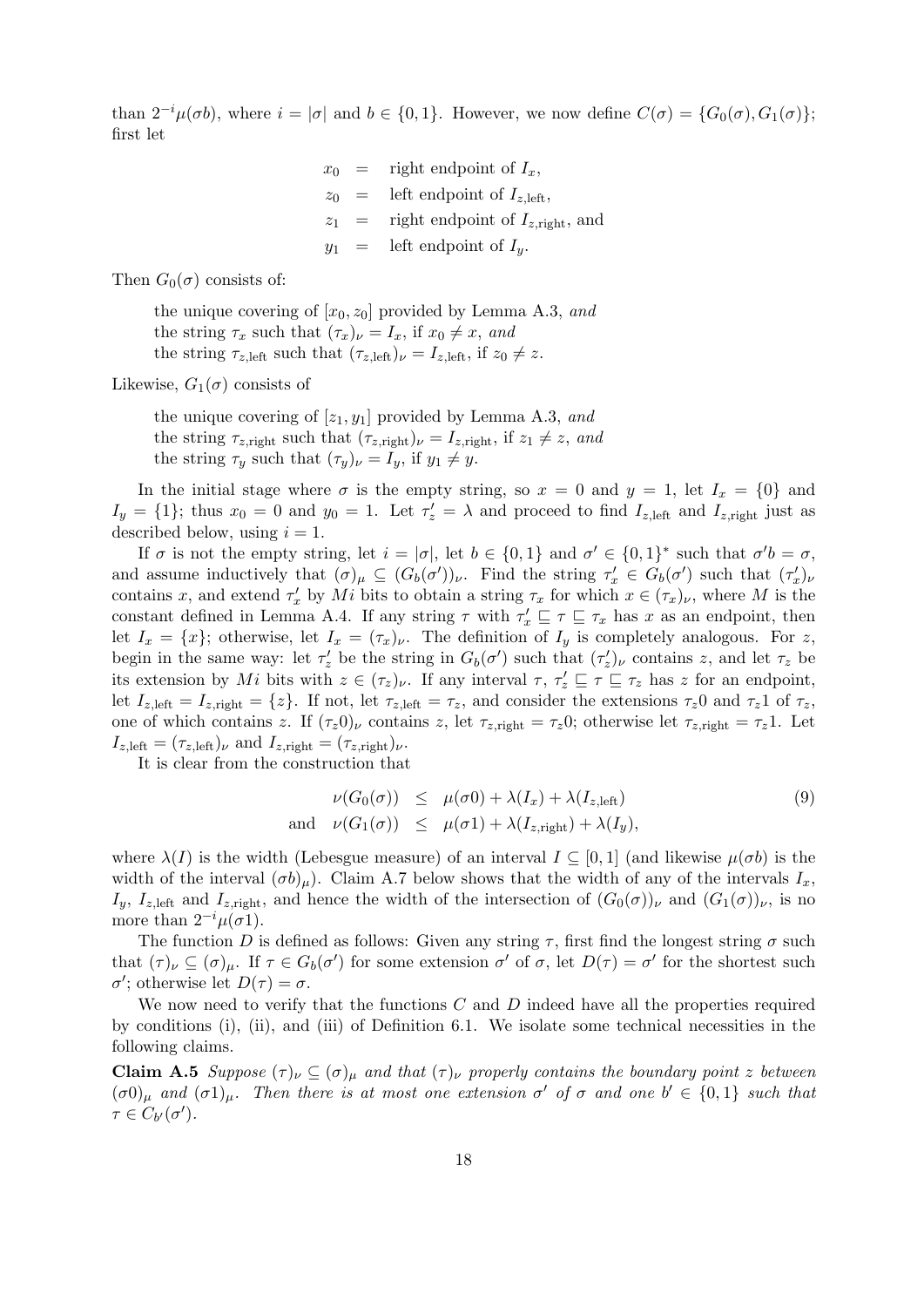*Proof of Claim A.5.* Let  $\hat{\tau}$  be the shortest prefix of  $\tau$  such that  $(\hat{\tau})_{\nu} \subseteq (\sigma)_{\mu}$ . It follows from the maximality condition of Lemma A.3 that  $\hat{\tau} \in G_b(\hat{\sigma})$ , where  $\hat{\sigma}b = \sigma$ . By construction there is an extension of  $\hat{\tau}$  by Mi bits in  $G_0(\sigma)$  and an extension of  $\hat{\tau}$  by  $Mi + 1$  bits in  $G_1(\sigma)$ , where  $i = |\sigma|$  Since  $\tau$  extends  $\hat{\tau}$  and includes the endpoint z between  $(\sigma \theta)_{\mu}$  and  $(\sigma \theta)_{\mu}$ ,  $\tau$  can only occur in classes of the form  $G_1(\sigma 01^k)$  or  $G_0(\sigma 10^k)$  for some k (since z is an endpoint of these intervals only);  $\tau$  is in the former only if its length  $|\tau|$  is equal to

$$
|\hat{\tau}| + Mi + M(i+1) + \dots + M(i+k-1)
$$
\n(10)

and  $\tau$  is in the latter only if its length is exactly the quantity in (10), plus 1.  $\Box$ **Claim A.6** For any strings  $\sigma$ ,  $\tau$  and  $b \in \{0,1\}$ , let  $\sigma'$  be the longest string for which  $(\tau)_{\nu} \subseteq$  $(\sigma')_{\mu}$ . If  $\tau \in G_b(\sigma)$ , then either  $D(\tau) = \sigma b$ , or  $D(\tau) = \sigma'$  and  $\sigma b \sqsubseteq \sigma'$ .

Proof of Claim A.6. If  $\sigma'$  is the longest string such that  $(\tau)_{\nu} \subseteq (\sigma')_{\mu}$ , it necessarily follows that  $(\tau)_{\nu}$  contains the boundary point z between  $(\sigma'0)_{\mu}$  and  $(\sigma'1)_{\mu}$ . Now if  $\sigma' \sqsubseteq \sigma$ , we have  $D(\tau) = \sigma b$  by Claim A.5 and the definition of D.

Suppose on the other hand that  $\sigma'$  is a proper extension of  $\sigma$ . Note first that this implies that  $(\tau)_\nu$  does not contain the boundary point between  $(\sigma 0)_\mu$  and  $(\sigma 1)_\mu$ , that is,  $(\tau)_\nu \subseteq (\sigma b)_\mu$ , so we know  $\sigma b \sqsubseteq \sigma'$ . If, as in the proof of Claim A.5, we let  $\hat{\tau}$  denote the shortest prefix of  $\tau$  such that  $(\hat{\tau})_{\nu} \subseteq (\sigma')_{\mu}$ , then in fact  $\hat{\tau} = \tau$ , so  $\tau$  is in  $C_{b'}(\hat{\sigma}')$ , where  $\sigma' = \hat{\sigma}' b'$ . Thus, since  $\tau$  contains the endpoint z, only extensions of  $\tau$  by at least Mi bits can appear in sets  $C_d(\rho)$  for extensions  $\rho$  of  $\sigma'$  and  $d \in \{0,1\}$ , but not  $\tau$  itself. Hence by the definition of D we have  $D(\tau) = \sigma'$ .  $\Box$ 

Claim A.7 For any  $\sigma$ , let  $i = |\sigma|$  and let I denote the widest of the intervals  $I_x$ ,  $I_y$ ,  $I_z$ , left and  $I_{z,\text{right}}$  defined above, and let  $b \in \{0,1\}$ . Then

(i) 
$$
\lambda(I) \leq 2^{-i} \mu(\sigma b)
$$
, and

(ii)  $\nu(G_b(\sigma)) \leq 2\mu(\sigma b)$ .

*Proof of Claim A.7.* We induct on the length of  $\sigma$ , using Lemma A.4, the inequalities (9), and the fact that for any string  $\gamma$ ,  $\mu(\gamma b) \geq \delta \mu(\gamma)$ . In the base case  $\sigma = \lambda$ , then

$$
\lambda(I) \le \frac{\delta}{2} \le \frac{1}{2}\mu(b),
$$

and therefore

$$
\nu(G_b(\lambda)) \le \mu(b) + \lambda(I) \le \mu(b) + \frac{1}{2}\mu(b) \le 2\mu(b).
$$

(Here we have used the fact that  $\lambda(I_x) = \lambda(I_y) = 0$  in the case that  $\sigma$  is the empty string.)

For the induction step let  $\sigma = \sigma' b$ ,  $i = |\sigma|$ , and assume that

$$
\frac{1}{2}\nu(G_b(\sigma')) \leq \mu(\sigma).
$$

Then

$$
\lambda(I) \leq \frac{\delta}{2^{i+1}} \nu(G_b(\sigma')) \text{ by Lemma A.4}
$$
  

$$
\leq \frac{\delta}{2^i} \mu(\sigma) \text{ by the induction hypothesis}
$$
  

$$
\leq \frac{1}{2^i} \mu(\sigma b),
$$

and so

$$
\nu(G_b(\sigma)) \le \mu(\sigma b) + 2\lambda(I) \le \mu(\sigma b)\left(1 + \frac{2}{2^i}\right) \le \mu(\sigma b) \cdot 2,
$$

completing the induction.  $\Box$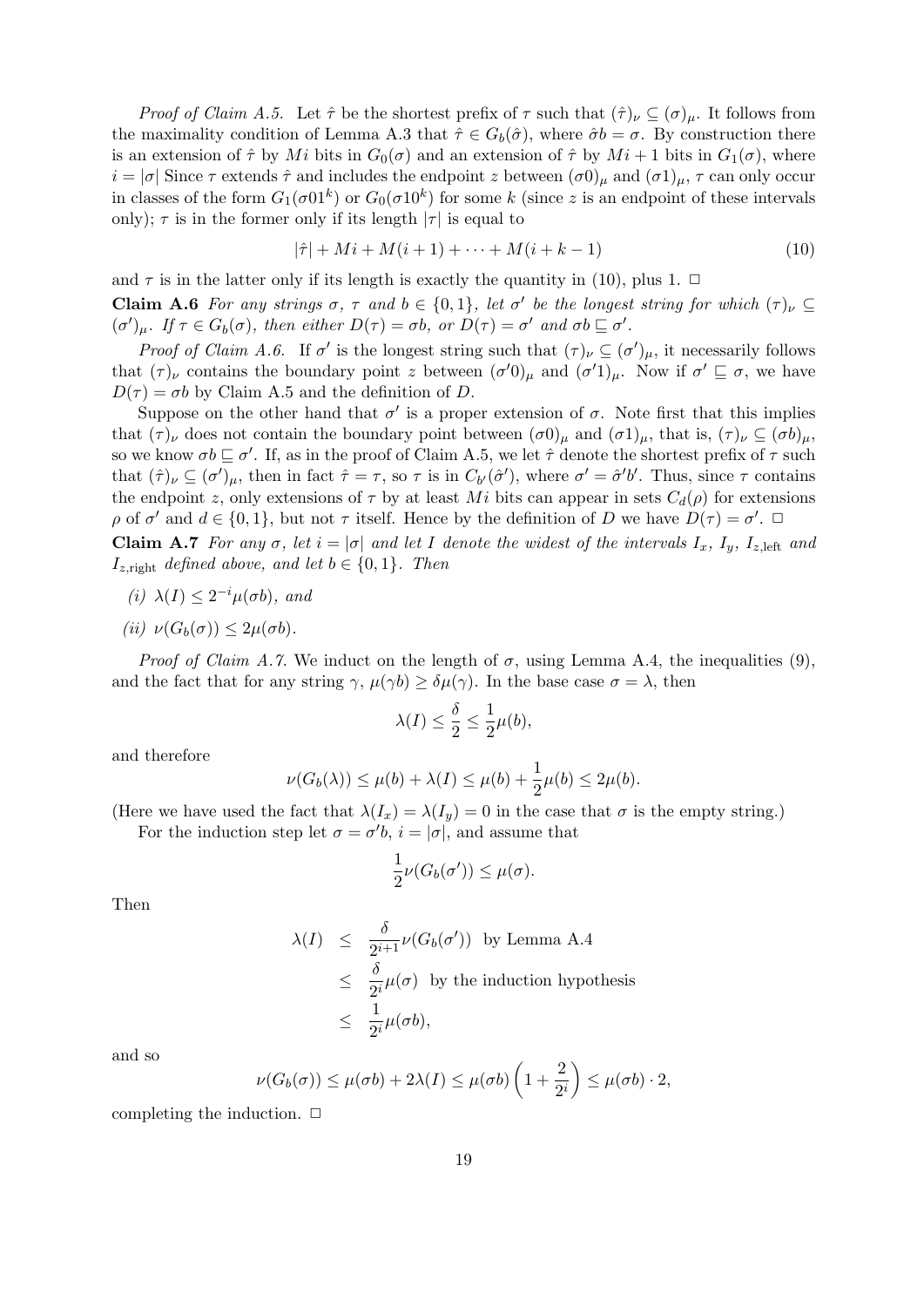To verify (i), note that by construction and by the maximality of the covering given by Lemma A.3, it is always the case that every string in  $G_0(\sigma b)$  or in  $G_1(\sigma b)$  extends some string in  $G_b(\sigma)$ . Given any initial segment  $\sigma b \subseteq A$ , the real number  $(B)_{\nu}$  is in  $(\sigma b)_{\mu}$  and hence is in the interval  $(G_b(\sigma))_\nu$ , and so some  $\tau \in (G_b(\sigma))_\nu$  is an initial segment of B. Let  $\sigma'$  be the longest string for which  $(\tau)_{\nu} \subseteq (\sigma')_{\mu}$ ; note that  $\sigma' \sqsubseteq A$ . By Claim A.6, either  $D(\tau) = \sigma b \sqsubseteq A$  or else  $D(\tau) = \sigma' \sqsubseteq A$ .

For (ii), Let  $\tau \subseteq B$ , and suppose  $\tau \in G_b(\sigma)$  for some  $\sigma b \subseteq A$ . By the argument in (i),  $D(\tau) \subseteq A$ . By Lemma A.2, there are infinitely many  $j \in \mathbb{N}$  such that  $(B[0..j])_{\nu} \subseteq (A[0..i_j])_{\mu}$ and  $\nu(B[0..j]) \geq \delta^2 \mu(A[0..i_j])$ . Let  $\sigma b = A[0..i_j]$ ; then by the maximality condition of Lemma A.3 some initial segment  $\tau \subseteq B[0..j]$  is in  $G_b(\sigma)$ . Thus we have

$$
\frac{\nu(\tau)}{\nu(A[0..i_j])} \ge \frac{\nu(B[0..j])}{\nu(A[0..i_j])} \ge \frac{\delta^2 \mu(A[0..i_j])}{\nu(A[0..i_j])}.
$$

Since the right-hand term approaches  $\infty$ , the condition (7) is satisfied.

For (iii), by Claim A.7 the intersection  $(G_0(\sigma))_{\nu} \cap (G_1(\sigma))_{\nu}$  has width less than  $2^{-i}\mu(\sigma 1)$ , which is less than  $2^{-i}\nu(G_1(\sigma))$ , where  $i = |\sigma|$ . Thus

$$
\nu(G_0(\sigma)\cup G_1(\sigma))\geq \nu(G_0(\sigma))+\nu(G_1(\sigma))-2^i\nu(G_1(\sigma)),
$$

whence (iii) follows once we take  $\epsilon_0 = \frac{1}{2}$  $\frac{1}{2}$  and  $\epsilon_i = 2^{-i}$ .

Verifying that the time bounds can be satisfied uniformly by a function f in  $\Delta$  is not difficult...

### A.5.2 Compressibility implies measure zero

Let  $f \in \Delta$ , and assume that each  $A \in X$  is f-compressible. For each  $A \in X$ , we will construct a  $\Delta$ -computable  $\nu$ -martingale. Since (as will be apparent) each such martingale will satisfy the same resource bound in  $\Delta$ , the set X will be seen to be the  $\Delta$ -union of the  $\Delta$ -measure zero sets  ${A}$  (see [10] or [11]), and hence  $\nu_{\Lambda}(X) = 0$ .

Let  $A \in X$ , and let B denote the "compressed" sequence of Definition 6.1. Let  $G(\sigma)$  =  $\nu(G_0(\sigma) \cup G_1(\sigma))$ . To define a martingale d succeeding on A, let  $d(\lambda) = 1$ . Having defined  $d(\sigma)$  we find  $\nu(G_0(\sigma))$  and  $\nu(G_1(\sigma))$  and use their relative proportions in  $\nu(G(\sigma))$  to define the betting strategy at  $\sigma$ . If  $G(\sigma)$  is empty, let  $d(\sigma 0) = d(\sigma 1) = d(\sigma)$ . Otherwise, let

$$
r_{\sigma} = \frac{\nu(G_0(\sigma))}{\nu(G(\sigma))},
$$
  
\n
$$
d(\sigma 0) = r_{\sigma} d(\sigma) \frac{\nu(\sigma)}{\nu(\sigma 0)}, \text{ and}
$$
  
\n
$$
d(\sigma 1) = (1 - r_{\sigma}) d(\sigma) \frac{\nu(\sigma)}{\nu(\sigma 1)}.
$$

It is clear that d is a  $\Delta$ -computable  $\nu$ -martingale. We need to show that d succeeds on A.

Note first that for every initial segment  $\sigma b \subseteq A$ , there is an initial segment  $\tau \subseteq B$  in  $G_b(\sigma)$ , and hence in  $G(\sigma)$ . In particular,  $G(\sigma)$  is nonempty.

Claim A.8 For each initial segment  $\sigma = A[0..n-1],$ 

$$
d(\sigma) \geq \frac{\nu(G(\sigma))}{\nu(\sigma)} \prod_{i=0}^{n-1} (1 - \epsilon_i). \tag{11}
$$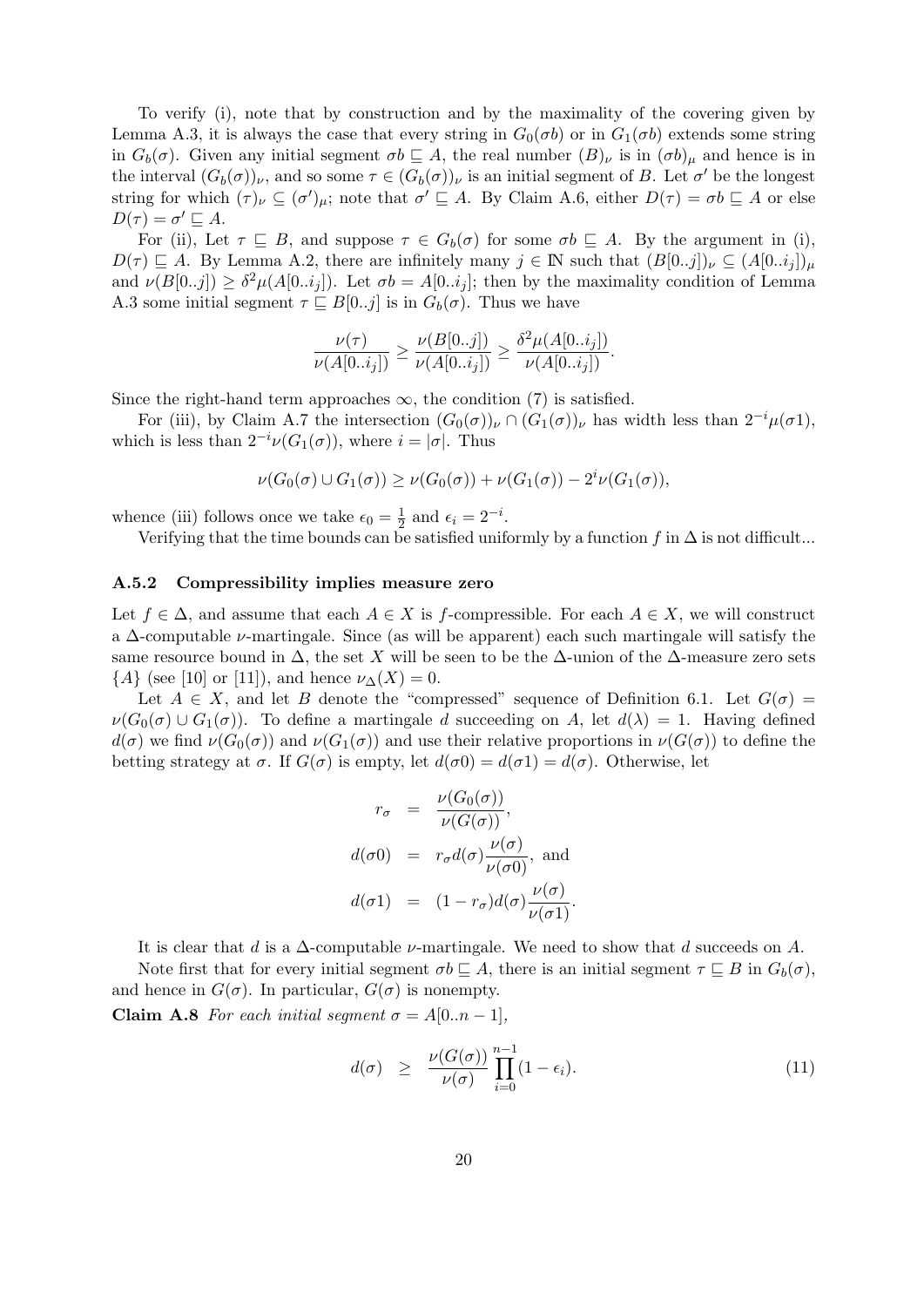Proof of Claim A.8. We induct on  $|\sigma|$ . Clearly (11) holds for  $d(\lambda)$ ; assume (11) for  $\sigma =$  $A[0..n-1], n > 0.$  Let

$$
r = \frac{\nu(G_0(\sigma))}{\nu(G(\sigma))}.
$$

We know by property (i) of Definition 6.1 that  $\nu(G(\sigma b)) \leq \nu(G_b(\sigma))$ . Thus

$$
r \cdot \nu(G(\sigma)) = \nu(G_0(\sigma))
$$
  
\n
$$
\geq \nu(G(\sigma 0))
$$
  
\nand 
$$
(1 - r) \cdot \nu(G(\sigma)) = \left(1 - \frac{\nu(G_0(\sigma))}{\nu(G(\sigma))}\right) \nu(G(\sigma))
$$
  
\n
$$
= \nu(G(\sigma)) - \nu(G_0(\sigma))
$$
  
\n
$$
\geq \nu(G_1(\sigma)) - \epsilon_n \cdot \nu(G_1(\sigma)) \text{ by condition (8)}
$$
  
\n
$$
\geq \nu(G(\sigma 1))(1 - \epsilon_n).
$$

Therefore

$$
d(\sigma 0) = r \cdot d(\sigma) \frac{\nu(\sigma)}{\nu(\sigma 0)}
$$
  
\n
$$
\geq r \cdot \frac{\nu(G(\sigma))}{\nu(\sigma 0)} \prod_{i=0}^{n-1} (1 - \epsilon_i)
$$
  
\n
$$
\geq \frac{\nu(G(\sigma 0))}{\nu(\sigma 0)} \prod_{i=0}^{n} (1 - \epsilon_i),
$$
  
\nand 
$$
d(\sigma 1) = (1 - r) d(\sigma) \frac{\nu(\sigma)}{\nu(\sigma 1)}
$$
  
\n
$$
\geq (1 - r) \frac{\nu(G(\sigma))}{\nu(\sigma 1)} \prod_{i=0}^{n-1} (1 - \epsilon_i)
$$
  
\n
$$
\geq \frac{\nu(G(\sigma 1))}{\nu(\sigma 1)} \prod_{i=0}^{n} (1 - \epsilon_i).
$$

Thus in either case the induction is complete.  $\Box$ 

Now since  $\sum \epsilon_i < \infty$ ,  $\prod (1 - \epsilon_i) > c$  for some constant  $c > 0$ , and hence we have, for any  $\sigma \sqsubseteq A,$ 

$$
d(\sigma) \ge \frac{\nu(G(\sigma))}{\nu(\sigma)} \cdot c.
$$

Now by condition (ii) of Definition 6.1, for any constant k there is an initial segment  $\sigma b = A[0..i]$ and a corresponding  $\tau = B[0..j]$  in  $G_b(\sigma)$  with  $\nu(\tau)/\nu(\sigma b) > k$ . Since  $\tau$  is in  $G(\sigma)$  also, we have  $\nu(G(\sigma)) \geq \nu(\tau)$ , and since  $\nu(\sigma) \leq \nu(\sigma b)/\delta$ , we have

$$
d(\sigma) \ge \frac{\nu(G(\sigma))}{\nu(\sigma)} \cdot c \ge \frac{\nu(\tau) \cdot \delta}{\nu(\sigma b)} \cdot c > ck\delta.
$$

This completes the proof of Theorem 6.2.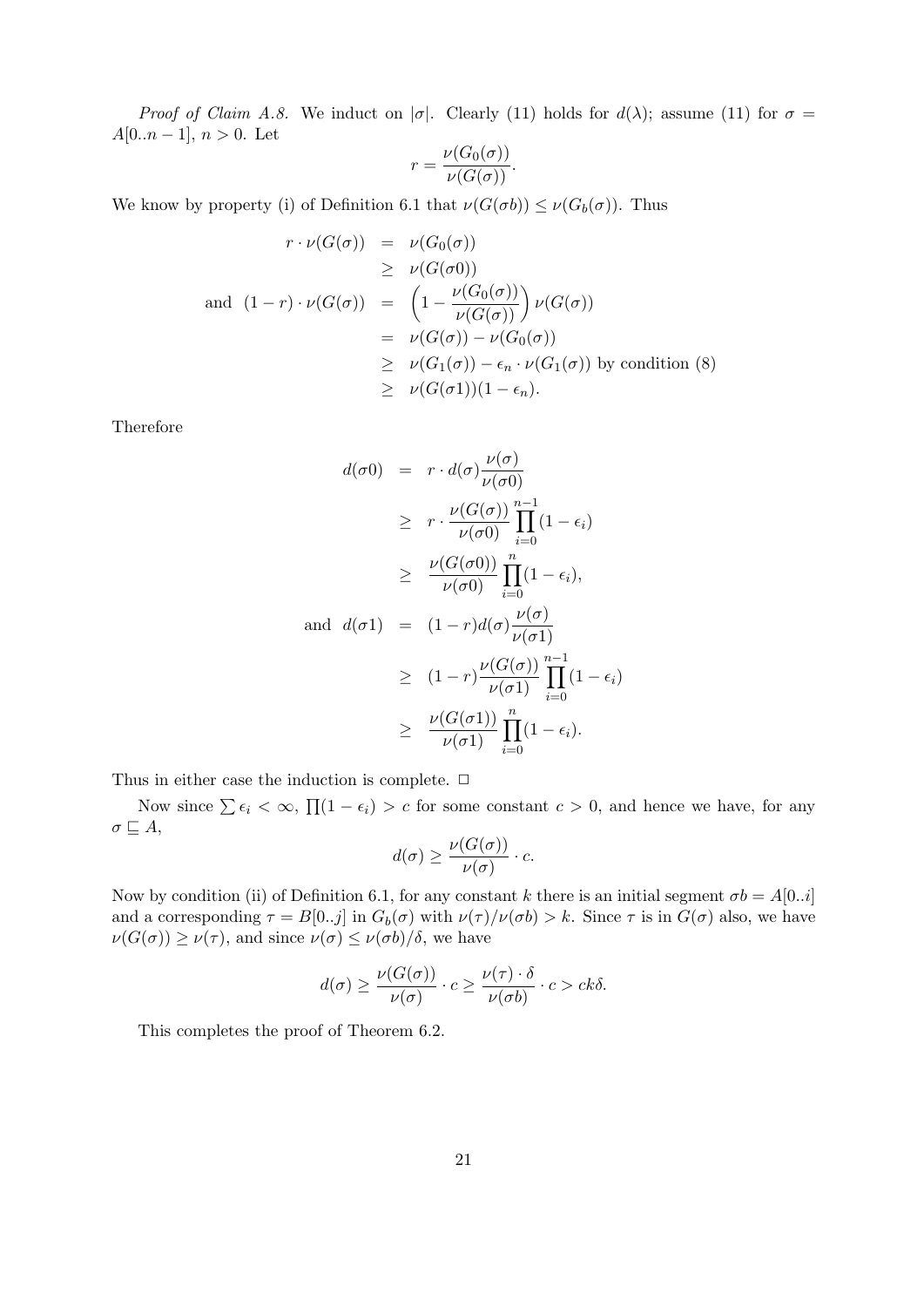# References

- [1] J.M. Breutzmann and J. H. Lutz. Equivalence of measures of complexity classes. 1996. To appear.
- [2] H. Buhrman and L. Longpr´e. Compressibility and resource bounded measure. 1995 STACS.
- [3] W. Feller. An Introduction to Probability Theory and its Applications. Volume 2, John Wiley and Sons, Inc., 1971.
- [4] P.R. Halmos. Measure Theory. Springer-Verlag, 1974.
- [5] S. Kakutani. On the equivalence of infinite product measures. Annals of Mathematics, 49:214–224, 1948.
- [6] S. M. Kautz. Degrees of Random Sets. PhD thesis, Cornell University, 1991.
- [7] M. Li and P. Vitányi. An Introduction to Kolmogorov Complexity and Its Applications. Springer-Verlag, 1993.
- [8] J. H. Lutz. The quantitative structure of exponential time. In Proceedings of the Eighth Annual Structure in Complexity Theory Conference, pages 158–175, 1993. Updated version to appear in L. A. Hemaspaandra and A. L. Selman (eds.), Complexity Theory Retrospective II, Springer-Verlag, 1996.
- [9] J. H. Lutz and E. Mayordomo. Genericity, measure, and inseparable pairs. 1996. In preparation.
- [10] J.H. Lutz. Almost everywhere high nonuniform complexity. Journal of Computer and System Sciences, 44:220–258, 1992.
- [11] E. Mayordomo. Contributions to the Study of Resource-Bounded Measure. PhD thesis, Universitat Politècnica de Catalunya, 1994.
- [12] Noam Nisan. Extracting randomness: how and why. A survey. In Proceedings of the 11th IEEE Conference on Computational Complexity, 1996.
- [13] M. Santha and U.V. Vazirani. Generating quasi-random sequences from slightly-random sources. In Proc. 25th Ann. Symp. on the Theory of Computing, 1984.
- [14] A. Kh. Shen´. Algorithmic complexity and randomness: recent developments. Theory Probab. Appl., 37(3):92–97, 1993.
- [15] A. Kh. Shen´. On relations between different algorithmic definitions of randomness. Soviet Math. Dokl., 38(2):316–319, 1989.
- [16] M. van Lambalgen. Random Sequences. PhD thesis, University of Amsterdam, 1987.
- [17] M. van Lambalgen. Von Mises' definition of random sequences reconsidered. Journal of Symbolic Logic, 52(3):725–755, 1987.
- [18] U.V. Vazirani and V.V. Vazirani. Random polynomial time is equal to slightly-random polynomial time. In Proceedings of the 26th IEEE Symposium on Foundations of Computer Science, 1985.